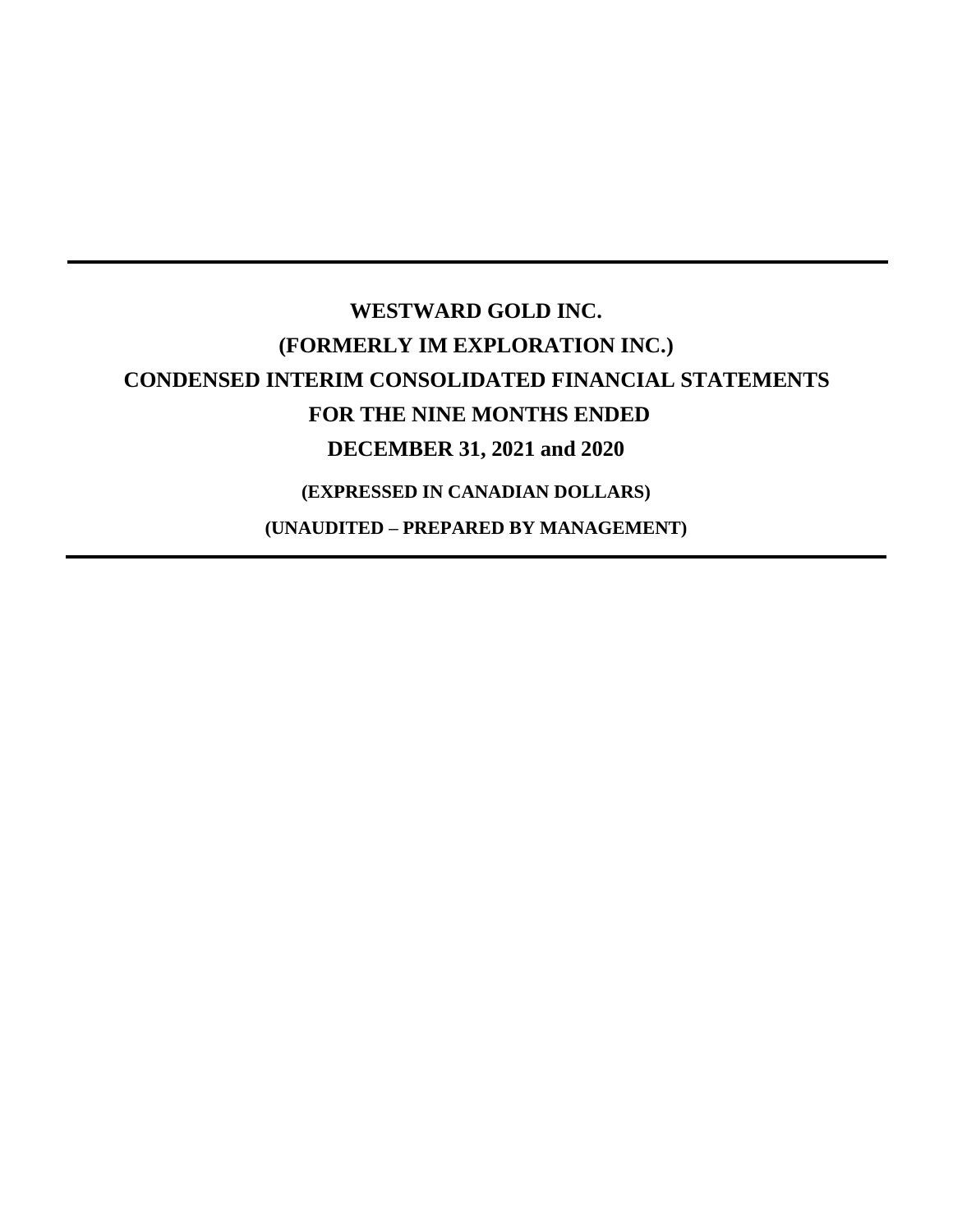# **NOTICE TO READER**

The accompanying unaudited condensed interim financial statements of Westward Gold Inc. have been prepared by and are the responsibility of management. The unaudited condensed interim financial statements have not been reviewed by the Company's auditors.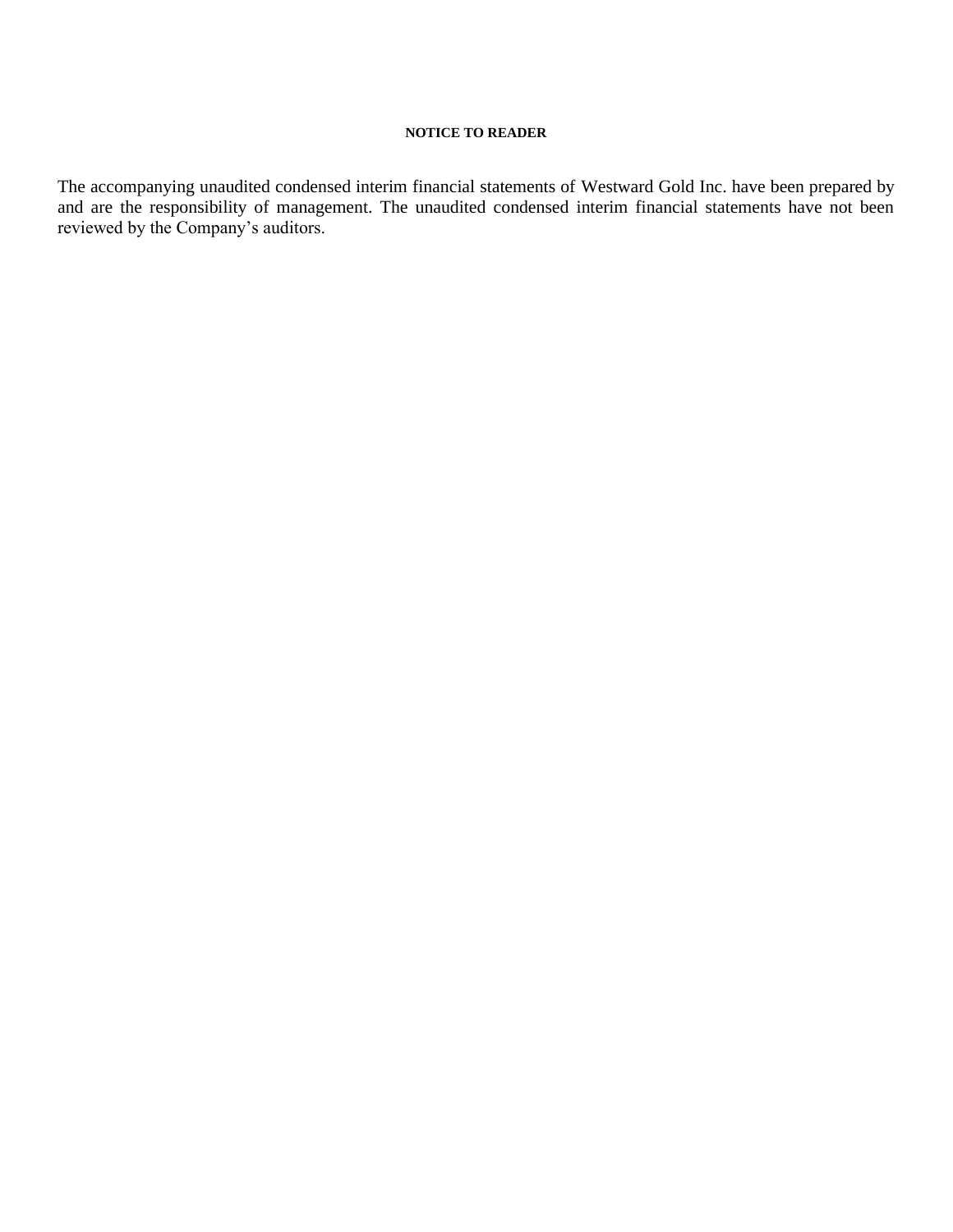**Condensed Interim Consolidated Statement of Financial Position**

**(Expressed in Canadian Dollars)**

**(Unaudited – Prepared by Management)**

|                                                            | As at<br>December 31,<br>2021 |              | As at<br>March 31,<br>2021 |
|------------------------------------------------------------|-------------------------------|--------------|----------------------------|
| <b>ASSETS</b>                                              |                               |              |                            |
| <b>Current assets</b>                                      |                               |              |                            |
| Cash                                                       | \$<br>544,216                 | \$           | 1,191,299                  |
| Receivables                                                | 32,046                        |              | 7,777                      |
| Prepaid expenses (note 8)                                  | 72,285                        |              | 19,913                     |
| <b>Total current assets</b>                                | 648,547                       |              | 1,218,989                  |
| <b>Non-current assets</b>                                  |                               |              |                            |
| Exploration and evaluation assets (note 9)                 | 4,899,533                     |              | 81,277                     |
| Reclamation deposit (note 9)                               | 167,102                       |              |                            |
| <b>Total assets</b>                                        | \$<br>5,715,182               | $\mathbb{S}$ | 1,300,266                  |
| <b>LIABILITIES AND SHAREHOLDERS' EQUITY</b>                |                               |              |                            |
| <b>Current liabilities</b>                                 |                               |              |                            |
| Accounts payable and accrued liabilities (notes 10 and 12) | \$<br>80,332                  | \$           | 29,024                     |
| <b>Total liabilities</b>                                   | 80.332                        |              | 29,024                     |
| Shareholders' equity                                       |                               |              |                            |
| Share capital (note 11)                                    | 6,741,228                     |              | 1,593,555                  |
| Reserves (note 11)                                         | 655,255                       |              | 84,320                     |
| Deficit                                                    | (1,761,633)                   |              | (406, 633)                 |
| Total shareholders' equity                                 | 5,634,850                     |              | 1,271,242                  |
| Total liabilities and shareholders' equity                 | \$<br>5,715,182               | $\mathbb{S}$ | 1,300,266                  |

Nature of operations and going concern (note 1) Subsequent events (note 13)

# **Approved on behalf of the Board:**

(Signed) " Mark Monaghan " Director

(Signed) " John Dewdney " Director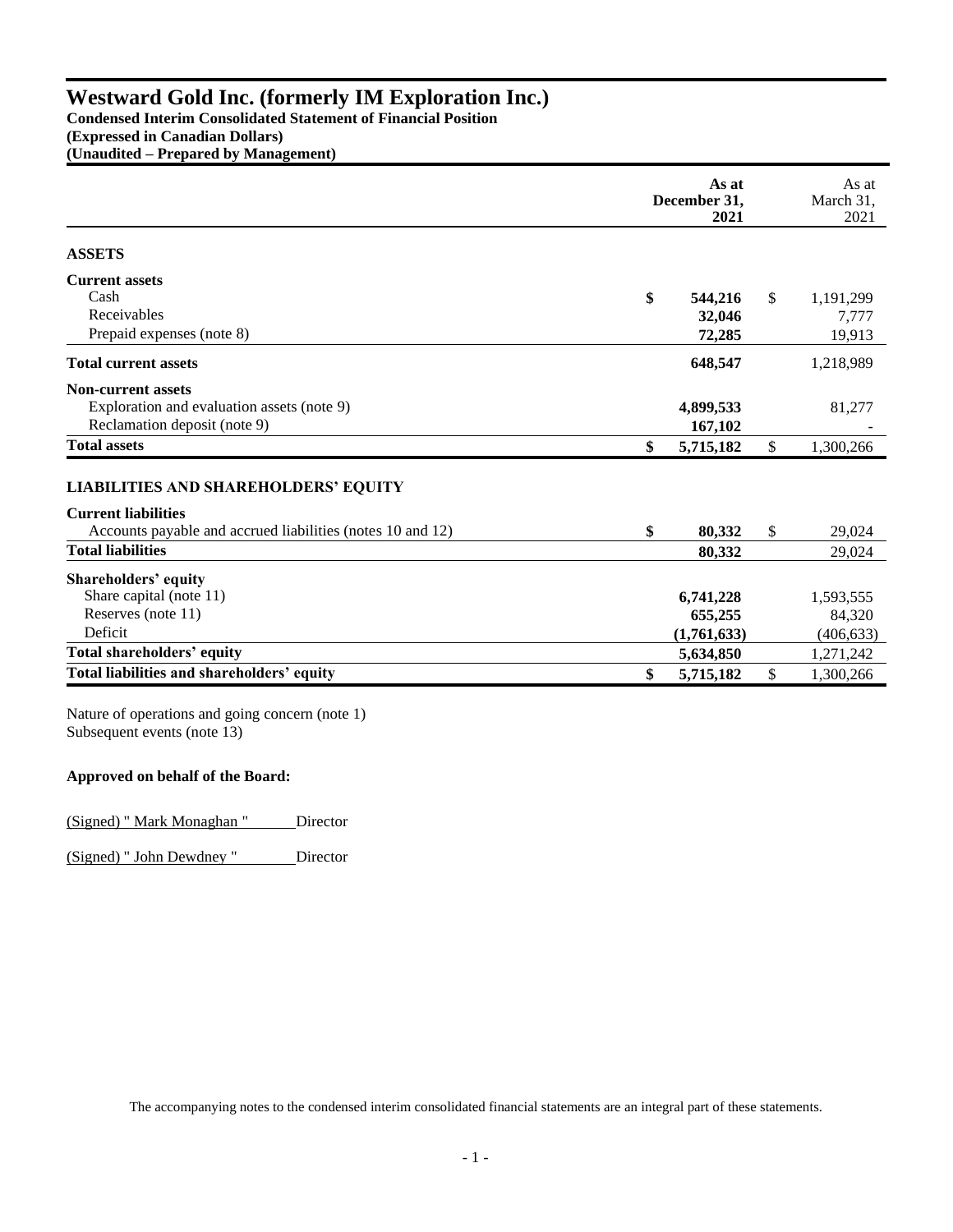**Condensed Interim Consolidated Statement of Loss and Comprehensive Loss** 

**(Expressed in Canadian Dollars)**

**(Unaudited – Prepared by Management)**

|                                                          | Three months ended   |     |                          |              | Nine months ended  |    |            |
|----------------------------------------------------------|----------------------|-----|--------------------------|--------------|--------------------|----|------------|
|                                                          | December 31.         |     |                          | December 31, |                    |    |            |
|                                                          | 2021                 |     | 2020                     |              | 2021               |    | 2020       |
| <b>Operating expenses</b>                                |                      |     |                          |              |                    |    |            |
| Consulting fees (note 12)                                | \$<br>16,658         | \$. | $\overline{\phantom{0}}$ | \$           | 56,908             | -S | 250        |
| Corporate communications                                 | 71,401               |     |                          |              | 283,996            |    |            |
| Filing fees                                              | 14,842               |     | 5,010                    |              | 33,742             |    | 16,896     |
| Foreign exchange loss (gain)                             | 3,781                |     |                          |              | (3,710)            |    |            |
| General and administrative                               | 15,464               |     | 188                      |              | 28,685             |    | 1,736      |
| Gain on acquisition of Golden Oasis Exploration (note 6) |                      |     |                          |              | (38, 566)          |    |            |
| Management fees (note 12)                                | 176,578              |     | 1,040                    |              | 236,701            |    | 6,094      |
| Professional fees                                        | 53,518               |     | 8,621                    |              | 162,779            |    | 17,360     |
| Share-based payments (notes 11 and 12)                   | 39,457               |     |                          |              | 589,153            |    |            |
| Travel                                                   | 5,312                |     | $\overline{\phantom{0}}$ |              | 5,312              |    |            |
| Net loss and comprehensive loss for the period           | \$<br>$(397,011)$ \$ |     | (14, 859)                |              | $$(1,355,000)$ \\$ |    | (42, 336)  |
| Basic and diluted net loss per share                     | \$<br>$(0.01)$ \$    |     | $(0.00)$ \$              |              | $(0.03)$ \$        |    | (0.00)     |
| Weighted average number of common shares outstanding     | 46,346,622           |     | 16,600,000               |              | 38,901,929         |    | 13,330,909 |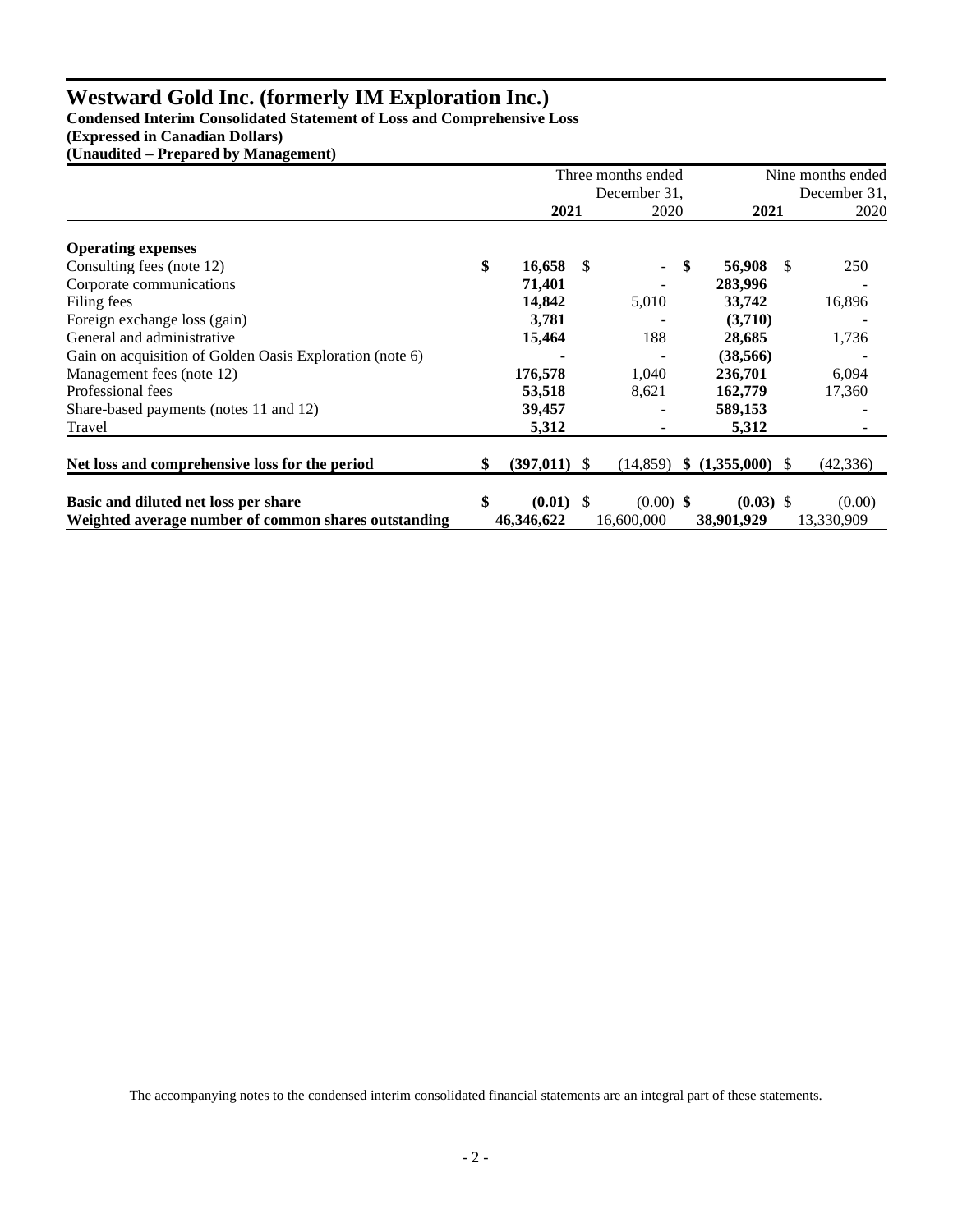**Statement of Changes in Shareholders' Equity (Expressed in Canadian Dollars)**

**(Unaudited – Prepared by Management)**

|                                       | Number of     | Share   |           |                          | <b>Reserves</b> |                 |     |                |     |              |
|---------------------------------------|---------------|---------|-----------|--------------------------|-----------------|-----------------|-----|----------------|-----|--------------|
|                                       | <b>Shares</b> | Capital |           | <b>Options</b>           |                 | <b>Warrants</b> |     | <b>Deficit</b> |     | <b>Total</b> |
| Balance, March 31, 2020               | 10,400,000    |         | 513,855   | \$<br>64,002             | \$              | 21,000          | \$  | (321, 819)     | \$. | 277,038      |
| Shares issued for cash                | 6,200,000     |         | 310,000   |                          |                 |                 |     |                |     | 310,000      |
| Share issuance costs                  |               |         | (6,032)   | ۰                        |                 |                 |     |                |     | (6,032)      |
| Net loss for the period               |               |         |           | $\overline{\phantom{a}}$ |                 |                 |     | (42, 336)      |     | (42, 336)    |
| Balance, December 31, 2020            | 16,600,000    |         | 817,823   | 64,002                   |                 | 21,000          |     | (364, 155)     |     | 538,670      |
| Shares and warrants issuance          | 5,158,333     |         | 773,750   |                          |                 |                 |     |                |     | 773,750      |
| Exercise of warrants                  | 13,000        |         | 1,982     |                          |                 | (682)           |     |                |     | 1,300        |
| Net loss for the period               |               |         |           |                          |                 |                 |     | (42, 478)      |     | (42, 478)    |
| Balance, March 31, 2021               | 21,771,333    |         | 1,593,555 | 64,002                   |                 | 20,318          |     | (406, 633)     |     | 1,271,242    |
| Shares issued for mineral properties  | 4,410,889     |         | 1,032,188 |                          |                 |                 |     |                |     | 1,032,188    |
| Acquisition of Momentum Minerals Ltd. | 19,817,400    |         | 4,062,567 |                          |                 |                 |     |                |     | 4,062,567    |
| Exercise of warrants                  | 347,000       |         | 52,918    |                          |                 | (18,218)        |     |                |     | 34,700       |
| Share-based payments                  |               |         |           | 589,153                  |                 |                 |     |                |     | 589,153      |
| Net loss for the period               |               |         |           |                          |                 |                 |     | (1,355,000)    |     | (1,355,000)  |
| <b>Balance, December 31, 2021</b>     | 46,346,622    |         | 6.741.228 | \$653,155                |                 | 2.100           | SS. | (1,761,633)    |     | 5,634,850    |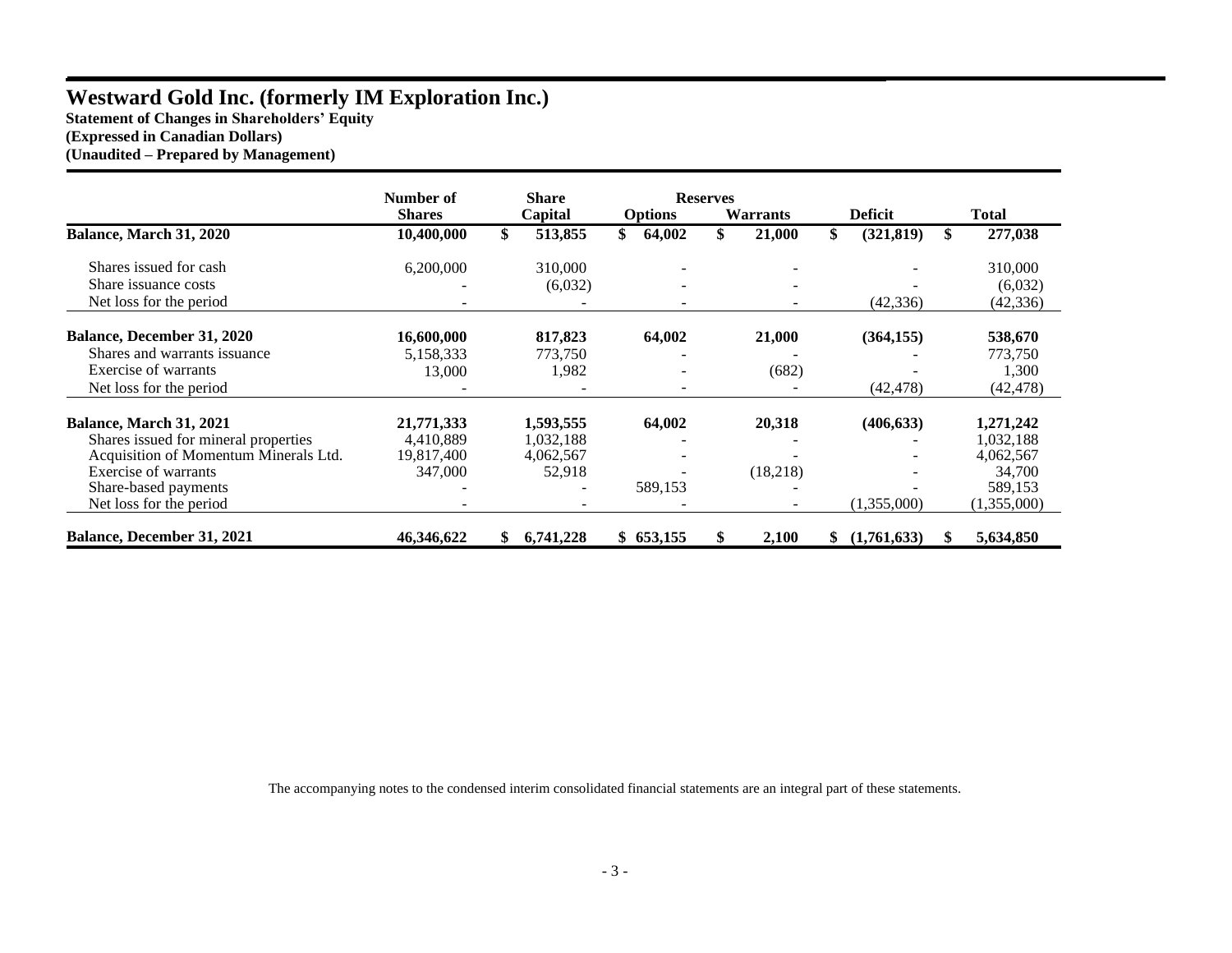**Condensed Interim Consolidated Statement of Cash Flow (Expressed in Canadian Dollars) (Unaudited – Prepared by Management)**

|                                                                     | 2021                                         | Nine months ended December 31,<br>2020 |
|---------------------------------------------------------------------|----------------------------------------------|----------------------------------------|
| <b>Operating activities</b>                                         |                                              |                                        |
| Net loss<br>\$                                                      | $(1,355,000)$ \$                             | (42, 336)                              |
| Adjustments for:                                                    |                                              |                                        |
| Share-based payments                                                | 589,153                                      |                                        |
| Foreign exchange loss                                               | (7, 474)                                     |                                        |
| Gain on acquisition of Golden Oasis Exploration                     | (38, 566)                                    |                                        |
| Changes in non-cash working capital items:                          |                                              |                                        |
| Other receivable                                                    | (24,269)                                     | 15,958                                 |
| Prepaid expenses                                                    | 13,944                                       | (10,000)                               |
| Amounts payable and accrued liabilities                             | (36, 809)                                    | (48, 378)                              |
| Net cash used in operating activities                               | (859, 021)                                   | (84, 756)                              |
| <b>Investing activities</b>                                         |                                              |                                        |
| Exploration and evaluation expenditures                             | (1,093,855)                                  |                                        |
| Cash paid for acquisition of Golden Oasis Exploration               | (121, 453)                                   |                                        |
| Cash received from the acquisition of Golden Oasis Exploration      | 391                                          |                                        |
| Cash received from the acquisition of Momentum Minerals Ltd.        | 1,392,155                                    |                                        |
| Net cash provided by investing activities                           | 177,238                                      |                                        |
| <b>Financing activities</b>                                         |                                              |                                        |
| Proceeds from share issuances                                       |                                              | 310,000                                |
| Share issue costs                                                   |                                              | (6,033)                                |
| Proceeds from exercise of warrants                                  | 34,700                                       |                                        |
| Net cash provided by financing activities                           | 34,700                                       | 303,967                                |
|                                                                     |                                              |                                        |
| Net change in cash                                                  | (647, 083)                                   | 219,211                                |
| Cash, beginning of period                                           | 1,191,299                                    | 249,368                                |
| \$<br>Cash, end of period                                           | $544,216$ \$                                 | 468,579                                |
| Supplemental cash flow information                                  |                                              |                                        |
| Shares issued for exploration and evaluation assets                 | 1,032,188 \$<br>\$                           |                                        |
| <b>Exercise of warrants</b>                                         | \$<br>18,218<br>-S                           |                                        |
| Change in fair value of exploration and evaluation assets           | \$<br>2,327,468<br>$\boldsymbol{\mathsf{S}}$ |                                        |
| Accrued exploration and evaluation expenditures in accounts payable | \$<br>22,712 \$                              |                                        |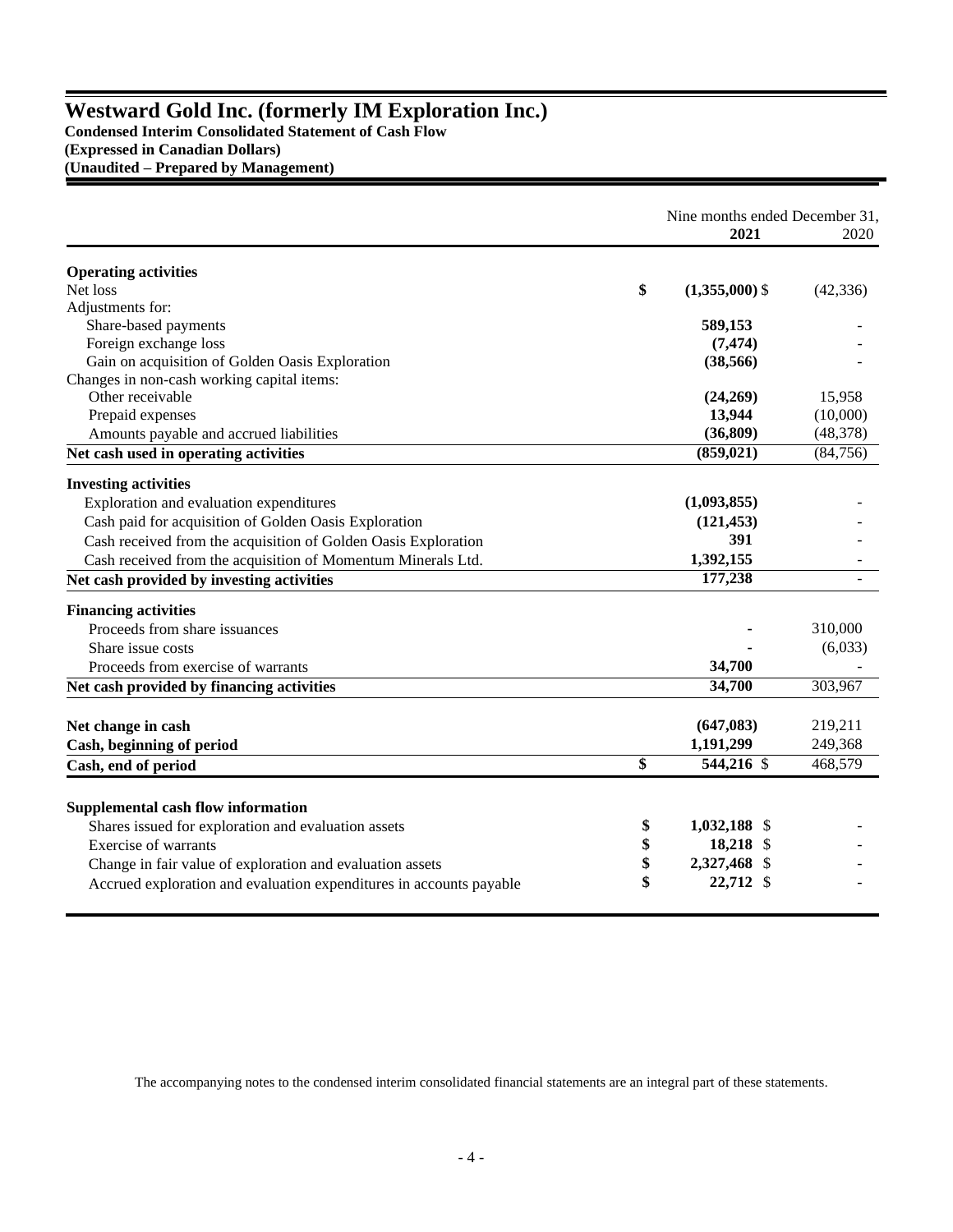# **1. Nature of operations and going concern**

Westward Gold Inc. (formerly IM Exploration Inc.) (the **"Company"** or **"Westward"** or **"WG"**) was incorporated under the Canada Business Corporations Act on April 19, 2017. On October 5, 2021, the Company announced a name change from IM Exploration Inc. to Westward Gold Inc. The Company is in the business of acquiring, exploring and evaluating mineral resource properties. The Company's common shares are currently trading on the Canadian Securities Exchange (the **"CSE"**) under the symbol "WG" (prior to October 7, 2021, the Company traded under the symbol "IM"). The address of the Company's corporate office and registered office address is 1090 West Georgia Street, Suite 700, Vancouver, BC, V6E 3V7.

These condensed interim consolidated financial statements have been prepared on a going concern basis, which assumes that the Company will continue in operations for the foreseeable future and will be able to realize its assets and discharge its liabilities and commitments in the normal course of business. Realization values may be substantially different from carrying values as shown, and the financial statements do not give effect to adjustments that would be necessary to the carrying values and classification of assets and liabilities should the Company be unable to continue as a going concern.

The mineral properties of the Company are in the exploration stage and, as a result, the Company has no source of operating cash flow. The exploration and development of the Company's properties depend on the ability of the Company to obtain financing.

The Company's future viability will depend upon its ability to secure financing for ongoing exploration activities at its current mineral properties, or the acquisition and financing of any additional mineral properties. If these mineral properties are to be successful, additional funds will be required for development and, if warranted, to place them into commercial production. The sources of future funds presently available to the Company are through the issuance of common shares or through the sale of an interest in any of its properties or assets in whole or in part. The ability of the Company to arrange such financing or the sale of an interest will depend, in part, on prevailing market conditions as well as the business performance of the Company. These events and conditions indicate the existence of a material uncertainty that may cast significant doubt on the Company's ability to continue as a going concern. There can be no assurances that the Company will be successful in its efforts to arrange the necessary financing, if needed, on terms satisfactory to the Company. If additional financing is arranged through the issuance of shares, control of the Company may change, and shareholders may suffer significant dilution.

During the period ended December 31, 2021, the COVID-19 pandemic caused significant financial market and social dislocation. The situation is dynamic with various cities and countries around the world responding in different ways to address the outbreak. Consequently, the Company may have limited access to capital and financing which is the primary source of cash for the Company. While the Company continues to monitor the investment portfolio and assess the impact that the COVID-19 pandemic will have on its business activities, the extent of the effect of the COVID-19 pandemic on the Company's future activities is uncertain.

#### **2. Basis of presentation**

#### **Statement of compliance**

These condensed interim consolidated financial statements have been prepared in accordance with International Accounting Standard 34 *Interim Financial Reporting*, under International Financial Reporting Standards (**"IFRS"**) issued by the International Accounting Standards Board (**"IASB"**). These condensed interim consolidated financial statements should be read in conjunction with the Company's audited annual consolidated financial statements for the year ended March 31, 2021, as some disclosures from the annual consolidated financial statements have been condensed or omitted.

These condensed interim consolidated financial statements were authorized for issue by the Board of Directors of the Company as of February 25, 2022.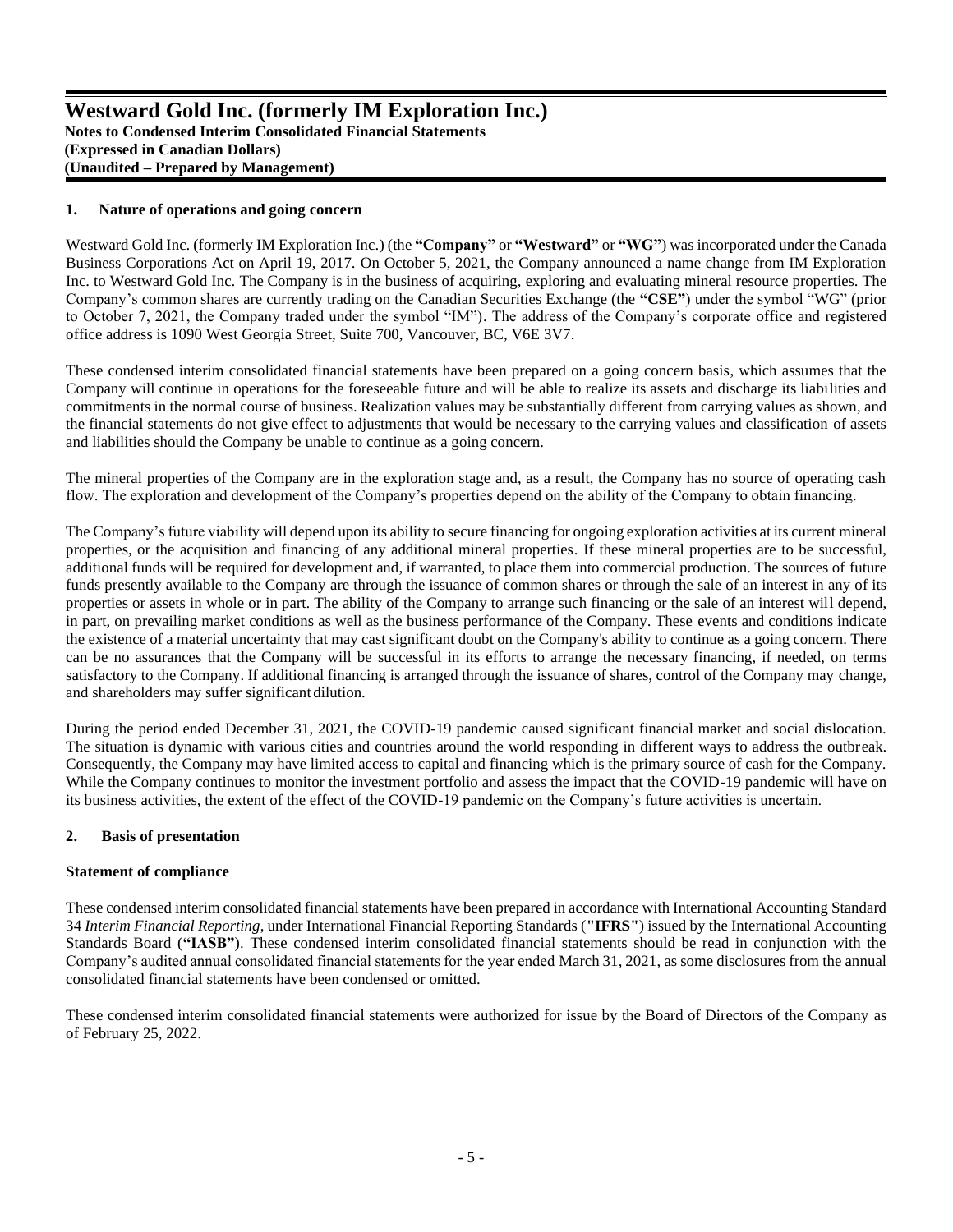### **2. Basis of presentation (continued)**

#### **Basis of measurement**

These condensed interim consolidated financial statements have been prepared on a historical cost basis except for investments, and the derivative liabilities which are measured at fair value. In addition, these consolidated financial statements have been prepared using the accrual basis of accounting, except for cash flow information. The functional and presentation currency of the Company and its wholly-owned subsidiaries is the Canadian dollar.

In the preparation of these condensed interim consolidated financial statements, management is required to make estimates, judgments and assumptions that affect the reported amounts of assets and liabilities, the disclosure of contingent assets and liabilities at the date of the consolidated financial statements, and the reported amounts of expenses and revenues during the period. Actual results could differ from these estimates.

#### **Principles of Consolidation**

These condensed interim consolidated financial statements include the accounts of the Company and its subsidiaries. Where the Company has the power, either directly or indirectly, to govern the financial and operating policies of another entity or business so as to obtain benefits from its activities, it is classified as a subsidiary. The condensed interim consolidated financial statements present the results of the Company and its subsidiaries as if they were a single entity. All inter-company transactions and balances between the Company and its subsidiaries, or between individual subsidiaries, are therefore excluded and eliminated in full.

As of December 31, 2021, the condensed interim consolidated financial statements include the financial information of the Company and its subsidiaries listed in the following table:

| Name of Subsidiary       | Country of<br>Incorporation | Ownership Interest at<br>December 31, 2021 | Ownership Interest at<br>March 31, 2021 | Principal Activity |
|--------------------------|-----------------------------|--------------------------------------------|-----------------------------------------|--------------------|
| Momentum Minerals Ltd.   | Canada                      | 100%                                       |                                         | Exploration        |
| Golden Oasis Exploration | <b>United States</b>        | 100%                                       |                                         | Holding company    |
| Turquoise Canyon Corp.   | <b>United States</b>        | 100%                                       |                                         | Holding company    |

The condensed interim consolidated financial statements include the financial statements of Golden Oasis Exploration (**"GOE"**) from the date of acquisition on June 2, 2021, and Momentum Minerals Ltd. (**"Momentum"**) and its wholly-owned subsidiary, Turquoise Canyon Corp. (**"TCC"**), from the date of acquisition on July 5, 2021.

On June 2, 2021, the Company completed the acquisition of GOE. The Company purchased GOE (a private Nevada-incorporated company) from American Consolidated Minerals Corp., a wholly-owned subsidiary of Starcore International Mines Ltd. (**"Starcore"**) for US\$100,000 (\$121,452). GOE holds the exploration permits (**"Plan of Operations"**) and a reclamation bond registered with the U.S. Bureau of Land Management (**"BLM"**) with respect to the Toiyabe Gold Project in Lander County, Nevada (the **"Toiyabe Property"**) (Note 6).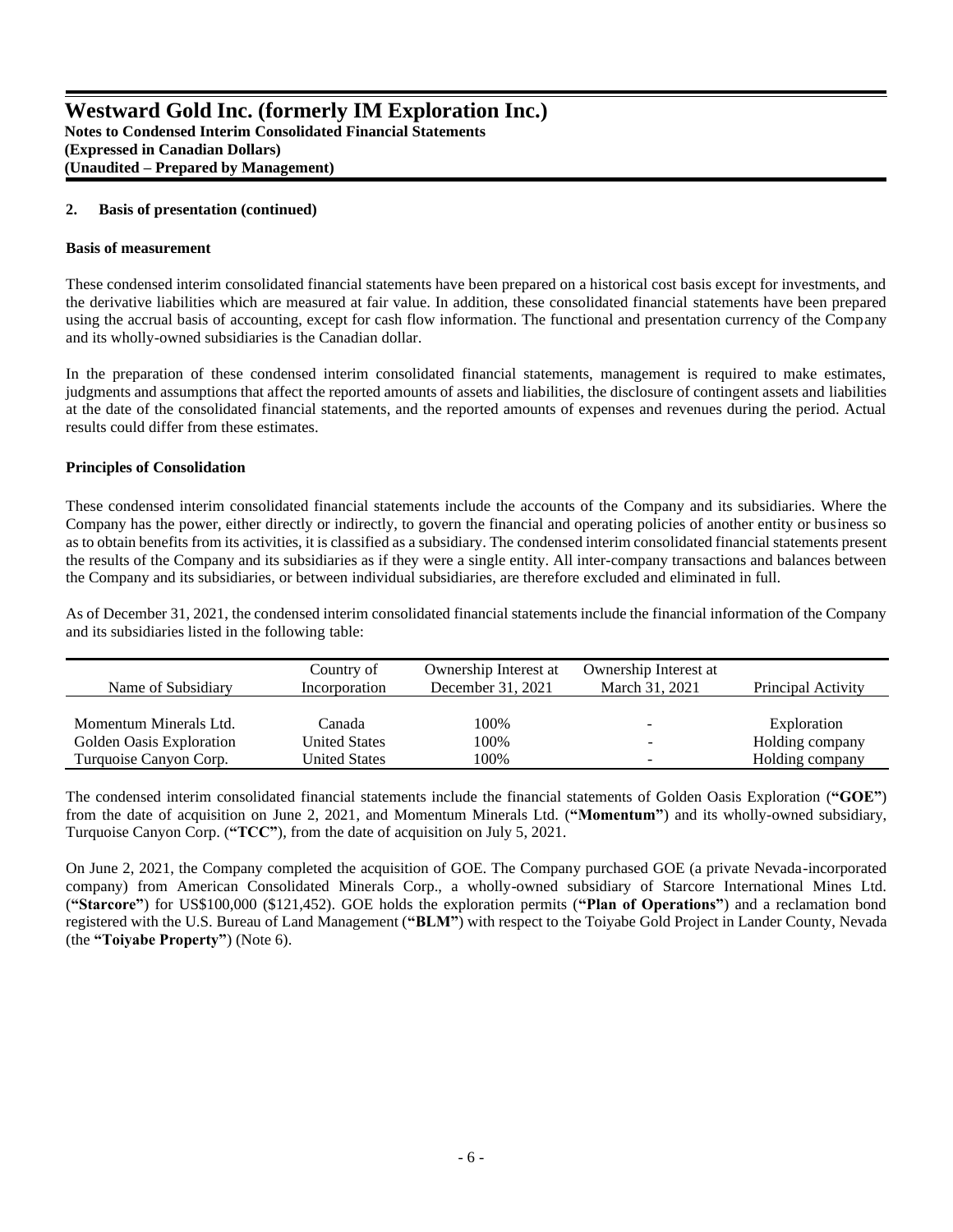# **2. Basis of presentation (continued)**

# **Principles of Consolidation (continued)**

On July 5, 2021, the Company completed the acquisition of Momentum, a company incorporated under the laws of the Province of British Columbia, Canada, pursuant to the terms of the amalgamation agreement dated June 16, 2021, among the Company's whollyowned subsidiary, 1307605 B.C. Ltd. (**"WG Subco"**), incorporated pursuant to the agreement, and Momentum (the **"Momentum Transaction"**). Momentum (now a WG subsidiary) is earning into a 100% ownership position in the Turquoise Canyon Project in Lander County, Nevada (the **"Turquoise Canyon Property"**) through an option agreement with First Mining Gold Corp. (**"First Mining"**). The Turquoise Canyon Property is contiguous with, and immediately east of, the Company's Toiyabe Property. Momentum, through its wholly-owned subsidiary TCC, also has a 100% ownership position in nine (9) unpatented mining claims situated between the Turquoise Canyon Property and the Toiyabe Property (the **"Momentum Claims"**). The Momentum Claims are not subject to any future obligations related to the option agreement with First Mining. TCC also has a 100% ownership position in eighteen (18) unpatented mining claims which form a portion of the East Saddle Project in Lander County, Nevada (the **"East Saddle Property"**), acquired in December of 2021 (subsequent to the Momentum Transaction), which are not subject to any future obligations apart from ongoing claim maintenance fees to the BLM.

The transaction was completed by way of a three-cornered amalgamation under the Business Corporation Act (British Columbia) amongst the Company, Momentum and WG Subco. Pursuant to the Momentum Transaction, Momentum amalgamated with WG Subco and the holders of shares of Momentum received 0.6 of a common share of WG for every one Momentum common share. The Company issued 19,817,400 common shares to shareholders of Momentum as consideration for all of the outstanding Momentum shares pursuant to the Momentum Transaction. The amalgamated company (operating as Momentum Minerals Ltd.) became a wholly-owned subsidiary of the Company. The Company also issued 240,000 replacement options to a Momentum option holder, allowing such holder to purchase the Company's common shares at a price of \$0.167 up until April 14, 2026. No finder's fees were paid in connection with the Momentum Transaction.

# **3. Significant accounting policies**

# **Significant accounting estimates and judgments**

The preparation of the Company's condensed interim consolidated financial statements in accordance with IFRS requires the Company to make estimates and judgments concerning the future. The Company's management reviews these estimates and underlying judgments on an ongoing basis, based on experience and other factors, including expectations of future events that are believed to be reasonable under the circumstances. Revisions to estimates are adjusted for prospectivity and anticipated likelihood in the period in which the estimates are revised.

Estimates and assumptions where there is significant risk of material adjustments to assets and liabilities in future accounting periods include determining the fair value of measurements of financial instruments, and the recoverability and measurement of deferred tax assets.

The significant areas requiring the use of management estimates include:

- the assessment of impairment on exploration and evaluation assets
- the recoverability and measurement of deferred income tax assets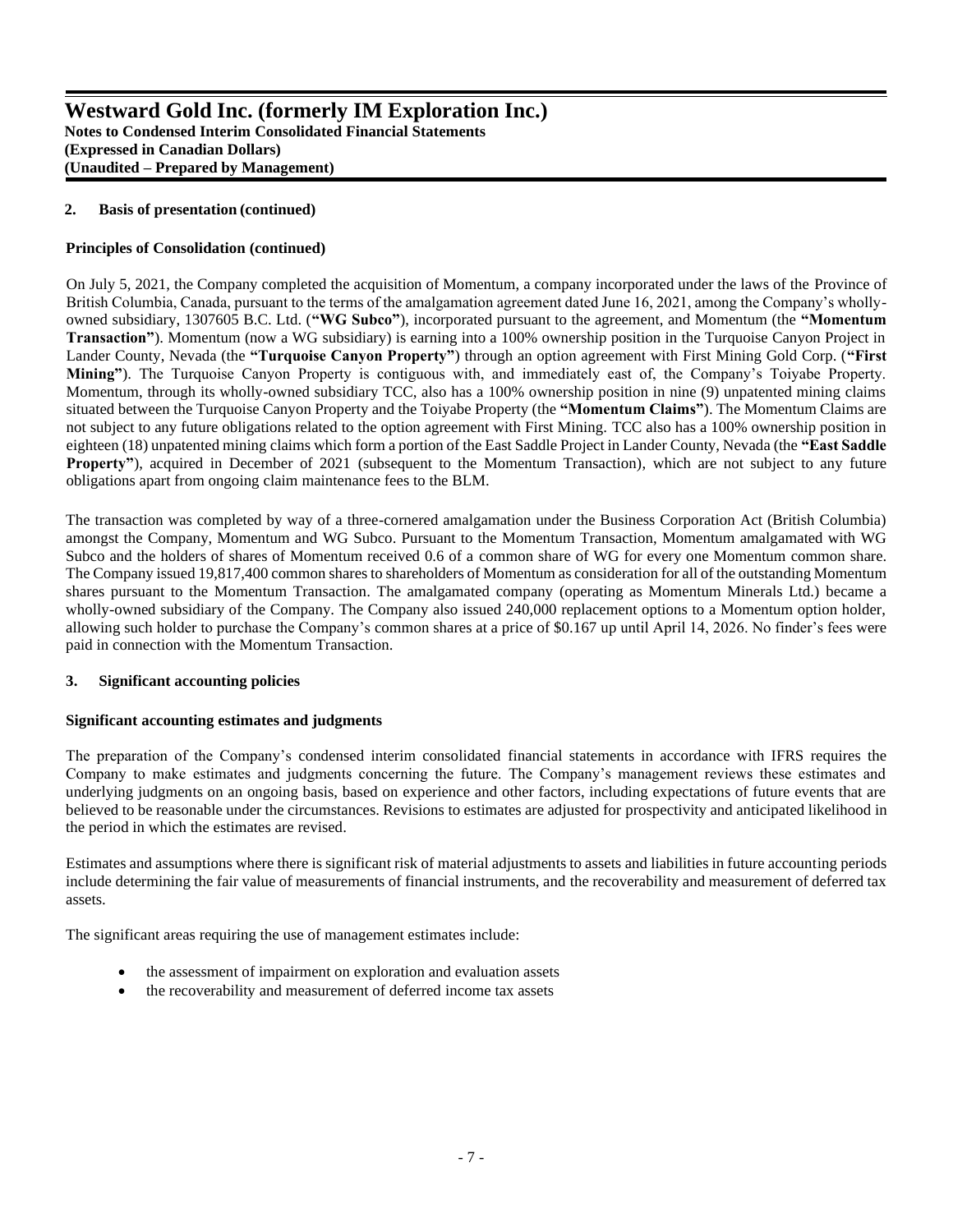**Notes to Condensed Interim Consolidated Financial Statements (Expressed in Canadian Dollars) (Unaudited – Prepared by Management)**

# **3. Significant accounting policies(continued)**

# **Significant accounting estimates and judgments (continued)**

The significant judgments applying to these financial statements include:

- the assessment of the Company's ability to continue as a going concern and whether there are events or conditions that may give rise to significant uncertainty
- the classification / allocation of expenditures as exploration and evaluation expenditures or operating expenses
- the determination of the Company's functional currency based on the primary economic environment in which the entity operates in

The following is the Company's accounting policy for financial instruments under IFRS 9 Financial Instruments:

# Classification

The Company classifies its financial instruments in the following categories: at fair value through profit and loss (**"FVTPL"**), at fair value through other comprehensive income (**"FVTOCI"**) or at amortized cost. The Company determines the classification of financial assets at initial recognition. The classification of debt instruments is driven by the Company's business model for managing the financial assets and their contractual cash flow characteristics. Equity instruments that are held for trading are classified as FVTPL. For other equity instruments, on the day of acquisition the Company can make an irrevocable election (on an instrumentby-instrument basis) to designate them as at FVTOCI. Financial liabilities are measured at amortized cost, unless they are required to be measured at FVTPL (such as instruments held for trading or derivatives) or if the Company has opted to measure them at FVTPL.

The Company's financial instruments consist of the following:

| Financial assets:      | Classification: |  |
|------------------------|-----------------|--|
| Cash                   | Amortized cost  |  |
| Receivables            | Amortized cost  |  |
|                        |                 |  |
| Financial liabilities: | Classification: |  |
| Accounts payable       | Amortized cost  |  |

# **Measurement**

# *Financial assets and liabilities at amortized cost*

Financial assets and liabilities at amortized cost are initially recognized at fair value plus or minus transaction costs, respectively, and subsequently carried at amortized cost less any impairment.

# *Financial assets and liabilities at FVTPL*

Financial assets and liabilities carried at FVTPL are initially recorded at fair value and transaction costs are expensed in the statements of loss and comprehensive loss. Realized and unrealized gains and losses arising from changes in the fair value of the financial assets and liabilities held at FVTPL are included in the statements of loss and comprehensive loss in the period in which they arise.

# *Debt investments at FVTOCI*

These assets are subsequently measured at fair value. Interest income calculated using the effective interest method, foreign exchange gains and losses and impairment are recognized in profit or loss. Other net gains and losses are recognized in Other Comprehensive Income (**"OCI"**). On derecognition, gains and losses accumulated in OCI are reclassified to profit or loss.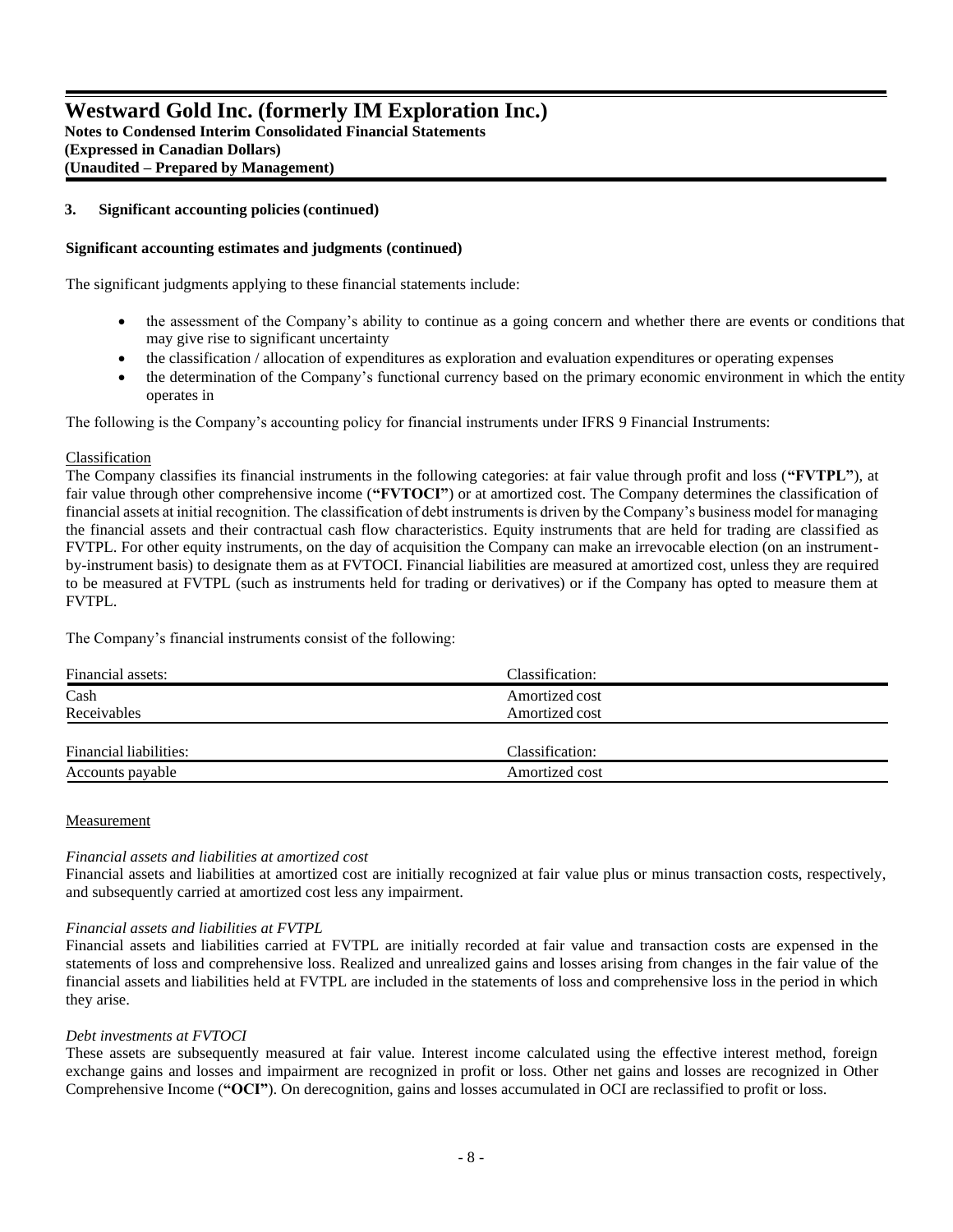**Notes to Condensed Interim Consolidated Financial Statements (Expressed in Canadian Dollars) (Unaudited – Prepared by Management)**

# **3. Significant accounting policies(continued)**

# **Financial instruments (continued)**

### *Equity investments at FVTOCI*

These assets are subsequently measured at fair value. Dividends are recognized as income in profit or loss unless the dividend clearly represents a recovery of part of the cost of the investment. Other net gains and losses are recognized in OCI and are never reclassified to profit or loss.

# Impairment of financial assets at amortized cost

The Company recognizes a loss allowance for expected credit losses on financial assets that are measured at amortized cost. At each reporting date, the Company measures the loss allowance for the financial asset at an amount equal to the lifetime expected credit losses if the credit risk on the financial asset has increased significantly since initial recognition. If at the reporting date, the financial asset has not increased significantly since initial recognition, the Company measures the loss allowance for the financial asset at an amount equal to the twelve month expected credit losses. The Company shall recognize in the statement of loss and comprehensive loss, as an impairment gain or loss, the amount of expected credit losses (or reversal) that is required to adjust the lossallowance at the reporting date to the amount that is required to be recognized.

# Derecognition

# *Financial assets*

The Company derecognizes financial assets only when the contractual rights to cash flows from the financial assets expire, or when it transfers the financial assets and substantially all of the associated risks and rewards of ownership to another entity.

# *Financial liabilities*

The Company derecognizes a financial liability when its contractual obligations are discharged, cancelled, or expire. The Company also derecognizes a financial liability when the terms of the liability are modified such that the terms and / or cash flows of the modified instrument are substantially different, in which case a new financial liability based on the modified terms is recognized at fair value.

Gains and losses on derecognition are generally recognized in profit or loss.

# **Exploration and evaluation assets**

Costs incurred before the Company has obtained the legal rights to explore an area are expensed as incurred.

Exploration and evaluation expenditures include the costs of acquiring licenses and costs associated with exploration and evaluation activity. Option payments are capitalized.

Property option agreements are exercisable entirely at the option of the optionee. Therefore, option payments (or recoveries) are recorded when payment is made (or received) and are not accrued.

Exploration and evaluation expenditures are capitalized. The Company capitalizes costs to specific blocks of claims or areas of geological interest. Government tax credits received are recorded as a reduction to the cumulative costs incurred and capitalized on the related property.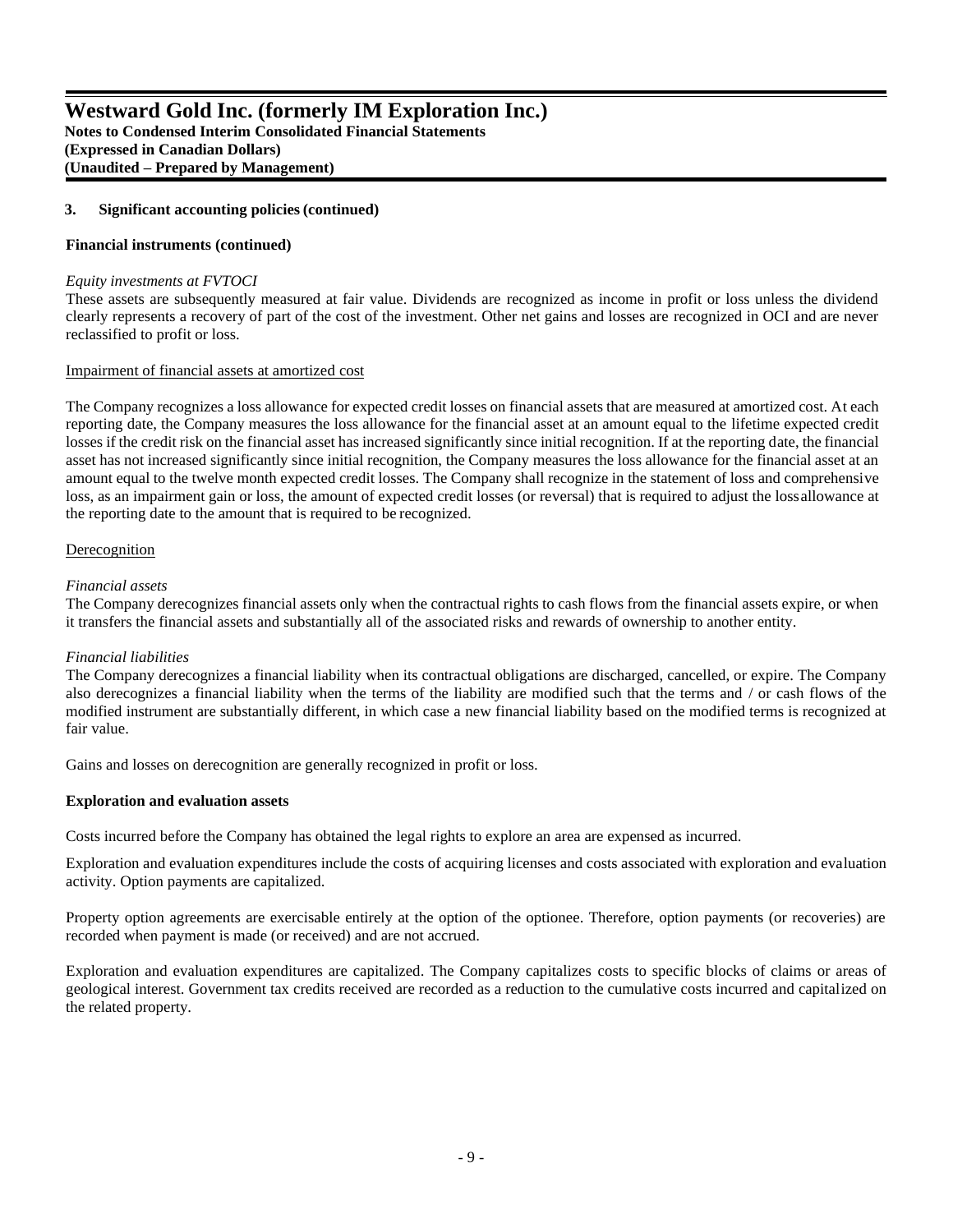**Notes to Condensed Interim Consolidated Financial Statements (Expressed in Canadian Dollars) (Unaudited – Prepared by Management)**

# **3. Significant accounting policies(continued)**

# **Exploration and evaluation assets (continued)**

Exploration and evaluation assets are tested for impairment if facts or circumstances indicate that impairment exists. Examples of such facts and circumstances are as follows:

- the period for which the Company has the right to explore in the specific area has expired during the period or will expire in the near future, and is not expected to be renewed;
- substantive expenditure on further exploration for and evaluation of mineral resources in the specific area is neither budgeted nor planned;
- exploration for and evaluation of mineral resources in the specific area have not led to the discovery of commercially viable quantities of mineral resources and the entity has decided to discontinue such activities in the specific area;
- sufficient data exist to indicate that, although a development in the specific area is likely to proceed, the carrying amount of the exploration and evaluation asset is unlikely to be recovered in full from successful development or by sale.

After technical feasibility and commercial viability of extracting a mineral resource are demonstrable, the Company stops capitalizing expenditures for the applicable block of claims or geological area of interest and tests the asset for impairment. The capitalized balance, net of any impairment recognized, is then reclassified to either tangible or intangible mine development assets according to the nature of the asset.

# **Restoration and environmental obligations**

The Company recognizes liabilities for statutory, contractual, constructive or legal obligations associated with the retirement of longterm assets, when those obligations result from the acquisition, construction, development or normal operation of the assets. The net present value of future restoration cost estimates arising from the decommissioning of plant and other site preparation work is capitalized to the related asset along with a corresponding increase in the restoration provision in the period incurred. Discount rates using a pre-tax rate that reflect the time value of money are used to calculate the net present value.

The Company's estimates of restoration costs could change as a result of changes in regulatory requirements, discount rates and assumptions regarding the amount and timing of the future expenditures. These changes are recorded directly to the related asset with a corresponding entry to the restoration provision. The Company's estimates are reviewed annually for changes in regulatory requirements, discount rates, effects of inflation and changes in estimates.

Changes in the net present value, excluding changes in the Company's estimates of restoration costs, are charged to the statement of comprehensive loss for the period.

The net present value of restoration costs arising from subsequent site damage that is incurred on an ongoing basis during exploration or production are charged to the statement of comprehensive loss in the period incurred.

The costs of restoration projects included in the provision are recorded against the provision as incurred. The costs to prevent and control environmental impacts at specific properties are capitalized in accordance with the Company's accounting policy for exploration and evaluation assets.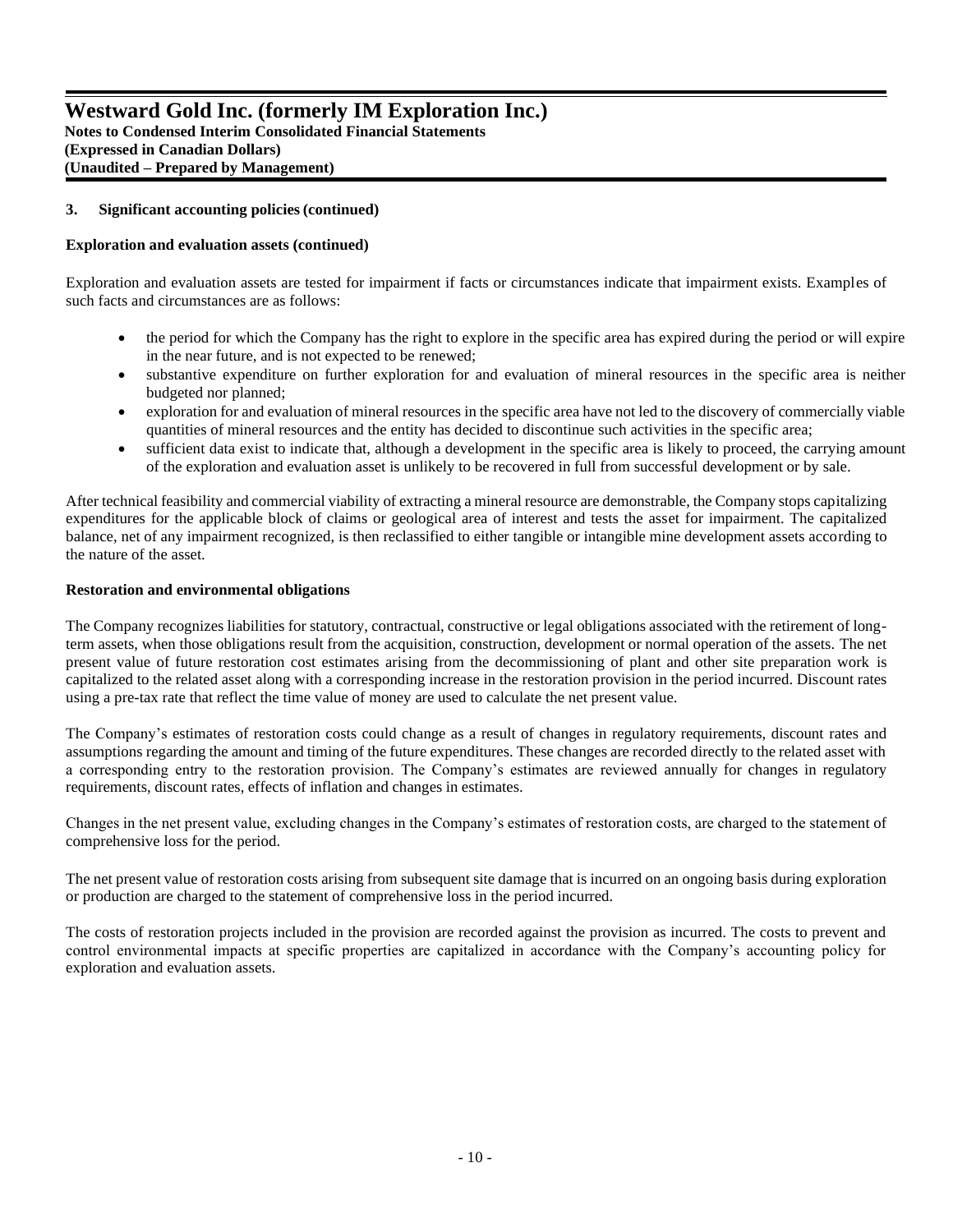# **3. Significant accounting policies(continued)**

#### **Impairment of assets**

The carrying amount of the Company's assets (which include exploration and evaluation assets) is reviewed at each reporting date to determine whether there is any indication of impairment. If such an indication exists, the recoverable amount of the asset is estimated in order to determine the extent of the impairment loss. An impairment loss is recognized whenever the carrying amount of an asset or its cash-generating unit exceeds its recoverable amount. Impairment losses are recognized in the statement of comprehensive loss.

The recoverable amount of assets is the greater of an asset's fair value less cost to sell and value in use. In assessing value in use, the estimated future cash flows are discounted to their present value using a pre-tax discount rate that reflects current market assessments of the time value of money and the risks specific to the asset. For an asset that does not generate cash inflows largely independent of those from other assets, the recoverable amount is determined for the cash-generating unit to which the asset belongs.

An impairment loss is only reversed if there is an indication that the impairment loss may no longer exist and there has been a change in the estimates used to determine the recoverable amount. Any reversal of impairment cannot increase the carrying value of the asset to an amount higher than the carrying amount that would have been determined had no impairment loss been recognized in previous years.

Assets that have an indefinite useful life are not subject to amortization and are tested annually for impairment.

#### **Loss per share**

Basic loss per share is calculated by dividing the loss attributable to common shareholders by the weighted average number of common shares outstanding in the period. For all periods presented, the loss attributable to common shareholders equals the reported loss attributable to owners of the Company. Diluted loss per share is calculated by the treasury stock method. Under the treasury stock method, the weighted average number of common shares outstanding for the calculation of diluted loss per share assumes that the proceeds to be received on the exercise of dilutive share options and warrants are used to repurchase common shares at the average market price during the period.

#### **Income taxes**

#### Current income tax:

Current income tax assets and liabilities for the current period are measured at the amount expected to be recovered from or paid to the taxation authorities. The tax rates and tax laws used to compute the amount are those that are enacted or substantively enacted, at the reporting date, in the countries where the Company operates and generates taxable income.

Current income tax relating to items recognized directly in other comprehensive income or equity is recognized in other comprehensive income or equity and not in profit or loss. Management periodically evaluates positions taken in the tax returns with respect to situations in which applicable tax regulations are subject to interpretation and establishes provisions where appropriate.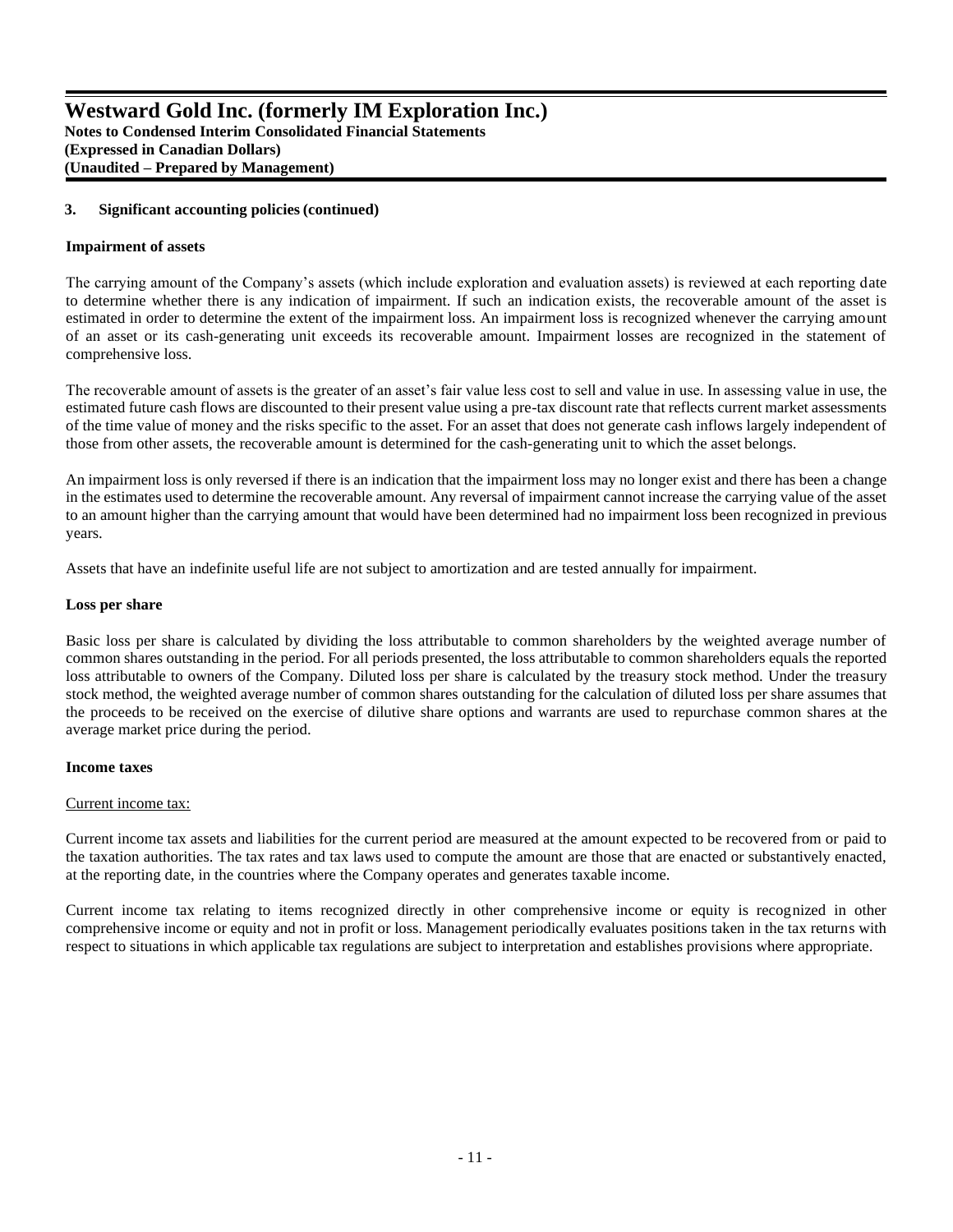### **3. Significant accounting policies(continued)**

#### **Income taxes (continued)**

#### Deferred income tax:

Deferred income tax is recognized, using the asset and liability method, on temporary differences at the reporting date arising between the tax bases of assets and liabilities and their carrying amounts for financial reporting purposes.

The carrying amount of deferred income tax assets is reviewed at the end of each reporting period and recognized only to the extent that it is probable that sufficient taxable profit will be available to allow all or part of the deferred income tax asset to be utilized.

Deferred income tax assets and liabilities are measured at the tax rates that are expected to apply to the year when the asset is realized or the liability is settled, based on tax rates (and tax laws) that have been enacted or substantively enacted by the end of the reporting period.

Deferred income tax assets and deferred income tax liabilities are offset, if a legally enforceable right exists to set off current tax assets against current income tax liabilities and the deferred income taxes relate to the same taxable entity and the same taxation authority.

#### **Adoption of new accounting standards.**

During the year, the Company adopted a number of new IFRS standards, interpretations, amendments, and improvements to existing standards. These included IAS 8, IAS 28, IFRS 3, and IFRS 10. These new standards and changes did not have any material impact on the Company's financial statements.

#### **New standards not yet adopted and interpretations issued but not yet effective**

IAS 1 – Presentation of Financial Statements (**"IAS 1"**) was amended in January 2020 to provide a more general approach to the classification of liabilities under IAS 1 based on the contractual arrangements in place at the reporting date. The amendments clarify that the classification of liabilities as current or noncurrent is based solely on a company's right to defer settlement at the reporting date. The right needs to be unconditional and must have substance. The amendments also clarify that the transfer of a company's own equity instruments is regarded as settlement of a liability, unless it results from the exercise of a conversion option meeting the definition of an equity instrument. The amendments are effective for annual periods beginning on January 1, 2023.

#### **4. Capital risk management**

The Company's policy is to maintain a strong capital base so as to maintain investor and creditor confidence, safeguard the Company's ability to support the exploration and development of its exploration and evaluation assets, and to sustain future development of the business. The capital structure of the Company consists of equity and debt obligations, net of cash.

The Company's objective in managing capital is to maintain adequate levels of funding to safeguard the Company's ability to continue as a going concern in order to pursue the exploration and development of its mineral property interests and to maintain a flexible capital structure allowing it to optimize the costs of capital at an acceptable risk. The Company plans to manage its capital structure in a manner that provides sufficient funding for operational activities through funds primarily secured through equity capital obtained in private placements. There can be no assurances that the Company will be able to continue raising capital in this manner.

Although the Company has been successful at raising funds in the past through the issuance of share capital, it is uncertain whether it will be able to continue this form of financing due to the current difficult conditions for junior mineral exploration companies. The Company makes adjustments to its management of capital in the light of changes in economic conditions and the risk characteristics of its assets, seeking to limit shareholder dilution and optimize itscosts of capital while maintaining an acceptable level of risk. There are no restrictions on the Company's capital and there were no changes in the Company's approach to capital management during the reporting period.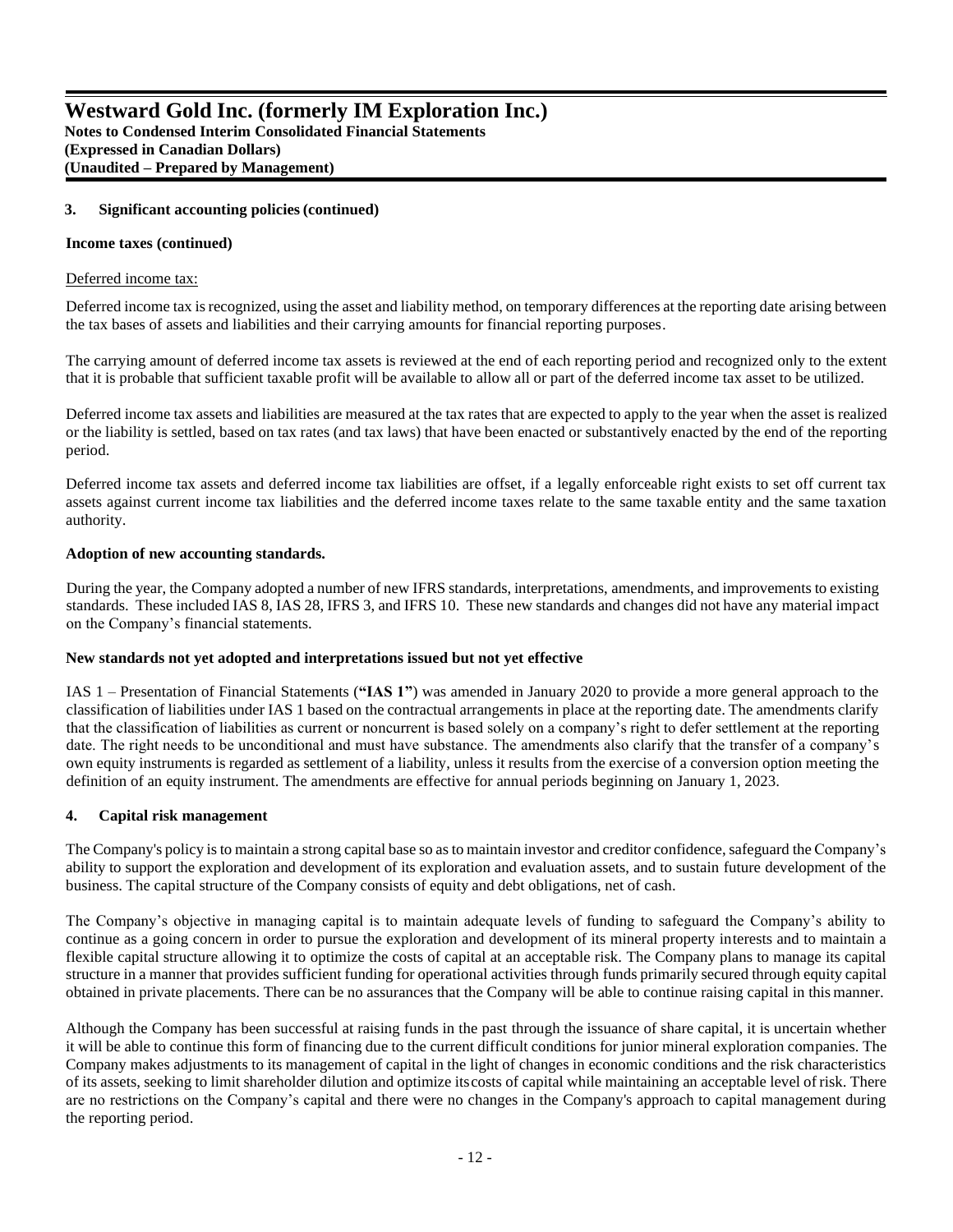#### **5. Financial instruments and risk management**

#### Fair value

Fair value is the amount at which a financial instrument could be exchanged between willing parties based on current markets for instruments with the same risk, principal and remaining maturity. Fair value estimates are based on present value and other valuation techniques using rates reflective of those that the Company could currently obtain, on the market, for financial instruments with similar terms, conditions, and maturities.

The Company classifies the fair value of the financial instruments according to the following hierarchy based on the observable inputs used to value the instrument:

- Level 1 Unadjusted quoted prices in active markets that are accessible at the measurement date for identical, unrestricted assets or liabilities.
- Level 2 Inputs other than quoted prices included in Level 1 that are observable, either directly (i.e., as prices) or indirectly (i.e., derived from prices).
- Level 3 Prices or valuation techniques that require inputs that are both significant to the fair value measurement and unobservable (i.e., supported by little or no market activity).

The Company determined that the carrying values of its short-term financial assets and liabilities approximate the corresponding fair values because of the relatively short periods to maturity of these instruments and the low credit risk.

#### Credit risk

Credit risk is the risk that one party to a financial instrument will fail to discharge an obligation and cause the other party to incur financial loss. The Company's primary exposure to credit risk is on its cash and other receivable. Cash is held with two financial institutions to mitigate a concentration of credit risk. This risk is further managed by using major Canadian banks that are high credit quality financial institutions as determined by rating agencies.

#### Foreign exchange risk

Foreign currency risk is the risk that the fair values of future cash flows of a financial instrument will fluctuate because they are denominated in currencies that differ from the respective functional currency. The Company's current exposure to foreign exchange risk consists of fluctuations in the Canadian Dollar / U.S. Dollar exchange rate, with expenses at the Toiyabe Property, the Turquoise Canyon Property, and the East Saddle Property being paid in U.S. Dollars and the Company's operating and fundraising currency being in Canadian Dollars.

#### Interest rate risk

Interest rate risk is the risk that the fair value of future cash flows of a financial instrument will fluctuate because of changes in market interest rates. The Company is not exposed to significant interest rate risk.

#### Liquidity risk

Liquidity risk is the risk that the Company will not be able to meet its financial obligations as they become due. The Company has a planning and budgeting process in place to help determine the funds required to support the Company's normal operating requirements on an ongoing basis. Liquidity risk is considered high.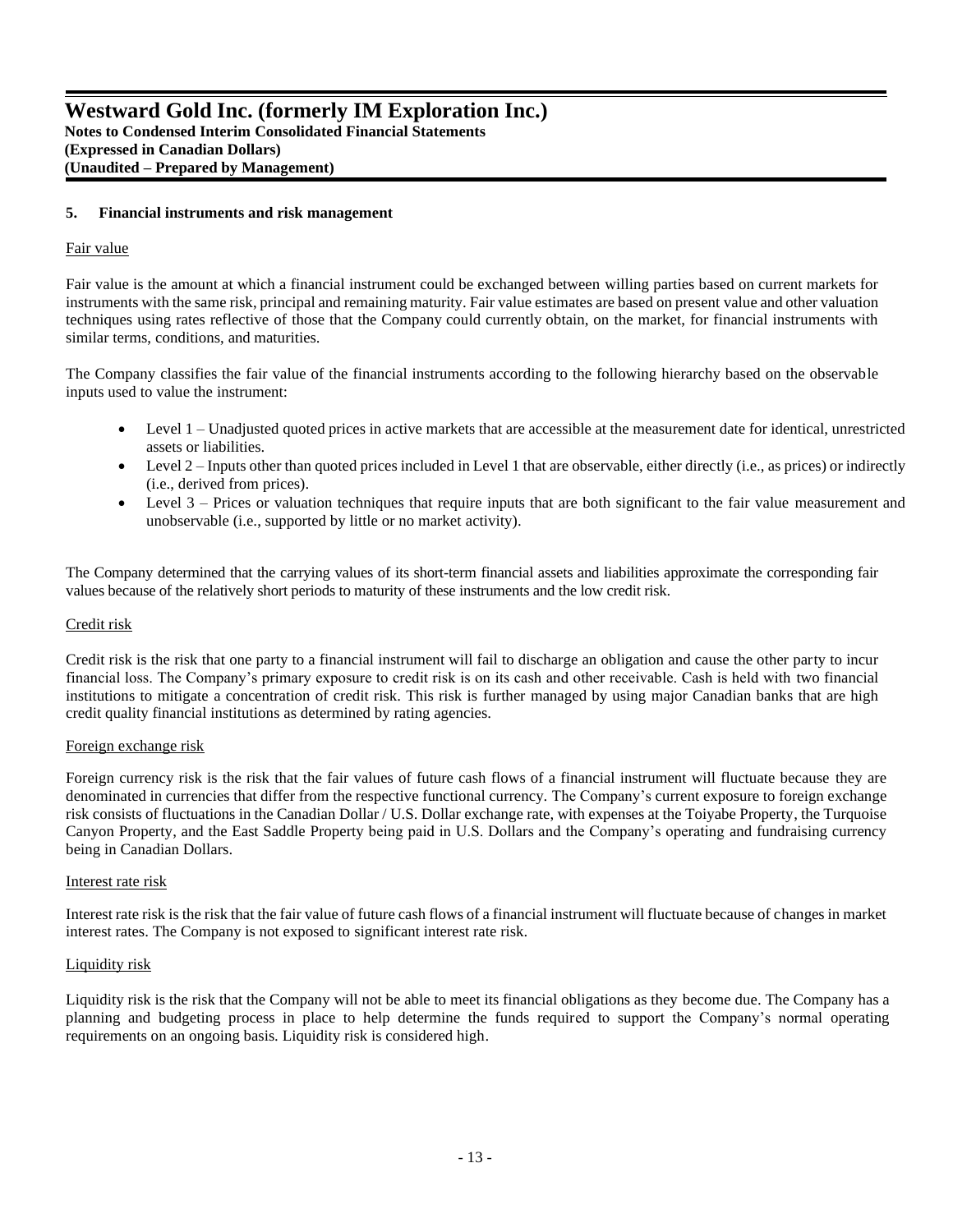# **Westward Gold Inc. (formerly IM Exploration Inc.) Notes to Condensed Interim Consolidated Financial Statements (Expressed in Canadian Dollars) (Unaudited – Prepared by Management)**

### **6. Acquisition of Golden Oasis Exploration**

On June 2, 2021, the Company completed the acquisition of GOE (a private Nevada-incorporated company) from American Consolidated Minerals Corp., a wholly-owned subsidiary of Starcore, by paying \$121,453 (US\$100,000) in cash. GOE holds the Plan of Operations and a reclamation bond registered with the BLM with respect to the Toiyabe Property.

The transaction does not constitute a business combination, as GOE does not meet the definition of a business under IFRS 3 – Business Combinations. As a result, the acquisition of GOE has been accounted for as an asset acquisition, whereby all of the assets acquired, and liabilities assumed, are recorded at fair value. Upon closing of the transaction, GOE became a wholly-owned subsidiary of the Company. The net assets acquired pursuant to the acquisition are as follows:

| Net assets acquired                        |               |
|--------------------------------------------|---------------|
| Cash                                       | \$<br>391     |
| Reclamation deposit                        | 159,628       |
| Negative goodwill                          | (38, 566)     |
|                                            | \$<br>121,453 |
| <b>Total Purchase Price Consideration:</b> |               |
| Cash                                       | \$<br>121,453 |

#### **7. Acquisition of Momentum Minerals Ltd.**

On July 5, 2021, the Company acquired all the issued and outstanding shares of Momentum for consideration of 19,817,400 common shares (0.6 of a common share of WG for every one Momentum common share). The acquisition was determined to be an asset acquisition and the difference between the net assets acquired and the total consideration paid was allocated to the Turquoise Canyon Property. Effective July 5, 2021, the Company included the operations of Momentum in the condensed interim consolidated financial statements.

The following table summarizes the fair value of consideration paid on the acquisition date and the allocation of the purchase price to the assets and liabilities acquired.

| Net assets acquired                                       |    |           |
|-----------------------------------------------------------|----|-----------|
| Cash                                                      | \$ | 1,392,155 |
| Prepaid expenses                                          |    | 66,316    |
| Exploration and evaluation assets                         |    | 342,033   |
| Accounts payable and accrued liabilities                  |    | (65, 405) |
| Change in fair value of exploration and evaluation assets |    | 2,327,468 |
|                                                           |    |           |
|                                                           | S  | 4,062,567 |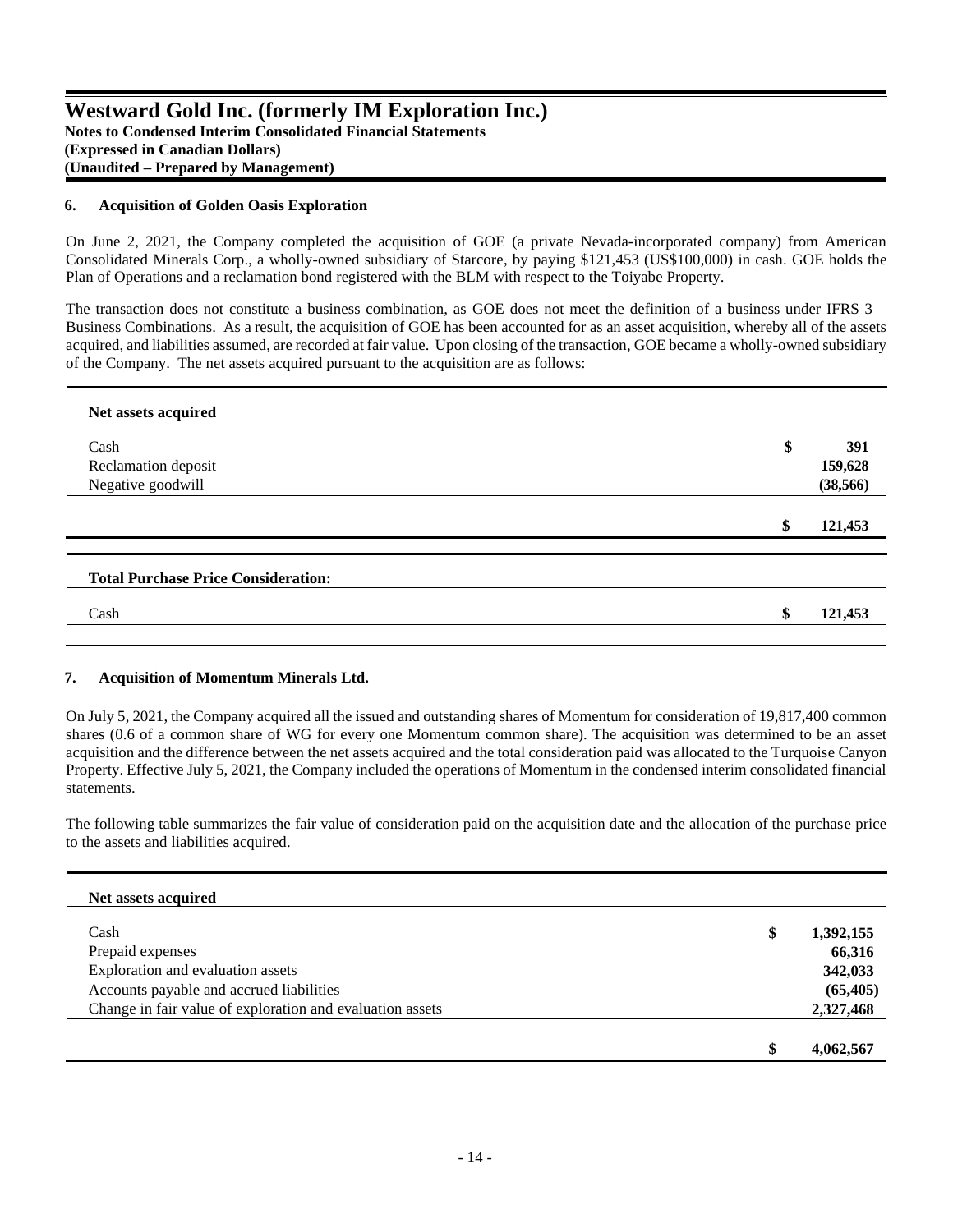**Notes to Condensed Interim Consolidated Financial Statements (Expressed in Canadian Dollars) (Unaudited – Prepared by Management)**

# **7. Acquisition of Momentum Minerals Ltd. (continued)**

# **Total Purchase Price Consideration:**

Issuance of 19,817,400 common shares **\$ 4,062,567**

# **8. Prepaid expenses**

|                                      | December 31,<br>2021 |    | March 31,<br>2020             |
|--------------------------------------|----------------------|----|-------------------------------|
| Prepaid expenses                     | \$                   | S  | 7,031                         |
| Marketing and promotion<br>Insurance | 62,975<br>1,310      |    | $\overline{\phantom{0}}$<br>- |
| Other                                | 8,000                |    | 12,882                        |
| <b>Total prepaid expenses</b>        | 72,285<br>\$         | \$ | 19,913                        |

### **9. Exploration and evaluation assets**

#### **Mulloy Property, Ontario**

On November 30, 2017, the Company entered into an option agreement to earn a 90% interest in the Mulloy Property situated in Rowlandson Township, Porcupine Division in Ontario in exchange for \$15,000 (paid) and 300,000 common shares of the Company with a fair value of \$30,000 which were issued upon the Company's initial public offering (see note 11).

Pursuant to the option agreement, the Company was required to make the aforementioned cash and share payments, and to complete a future feasibility study in order to earn a 90% beneficial ownership interest free and clear of any encumbrances.

A 2.0% net smelter returns royalty (**"NSR"**) from all production by the Company at the property will be payable in cash or in kind. The Company can buy back half of the NSR (1.0%) for \$1,000,000 in cash.

# **Toiyabe Property, Nevada**

On April 21, 2021, the Company entered into a binding agreement with Starcore, which set forth the terms for the assignment of Starcore's option to acquire a 100% interest in the Toiyabe Property from Minquest Ltd. (**"Minquest"**) to the Company.

Starcore assigned all of its rights and obligations under its option agreement with Minquest to the Company. Following the assignment, the Company has the right to acquire a 100% ownership position in the Toiyabe Property, subject to a 3.0% NSR to be retained by Minquest, half of which (1.5%) can be bought back by the Company for US\$2,000,000 per 1.0%.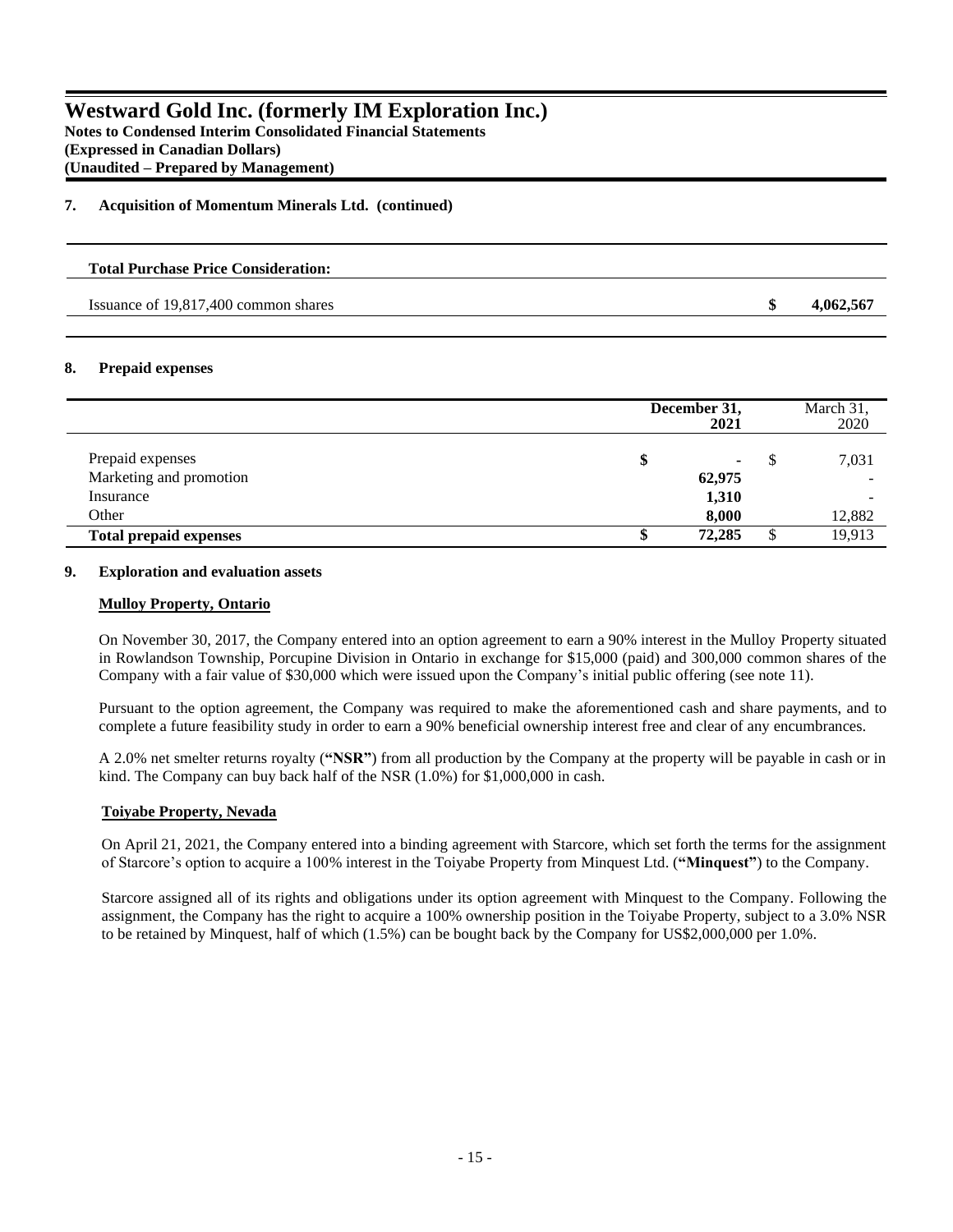# **Westward Gold Inc. (formerly IM Exploration Inc.) Notes to Condensed Interim Consolidated Financial Statements (Expressed in Canadian Dollars)**

**(Unaudited – Prepared by Management)**

### **9. Exploration and evaluation assets (continued)**

#### **Toiyabe Property, Nevada (continued)**

As consideration for the assignment of Starcore's option to acquire the project, the Company made cash and share payments to Starcore in the following amounts:

- US\$150,000 (\$188,505) in cash, paid upon closing of the transaction;
- 4,100,000 common shares in the capital of the Company, issued upon closing of the transaction (valued at \$984,000). The common shares issued to Starcore are subject to a contractual escrow period of 12 months following the date of issuance, with 25% being released every three months, with the first release having occurred three months after the closing of the transaction.

Following closing of the transaction and payments as described above, the Company will have the option to exercise its right to earn a 100% ownership position in the property by making the following cash payments to Minquest (for an aggregate total of US\$760,000):

- US\$100,000 (\$121,800) on May 31, 2021 (paid);
- US\$120,000 (\$153,302) on or before October 15, 2021 (paid);
- US\$140,000 on or before October 15, 2022;
- US\$400,000 on or before October 15, 2023.

As of December 31, 2021, the Company held a reclamation bond for the Toiyabe Property with the BLM in the amount of US\$131,432 (\$167,102) through its wholly-owned subsidiary GOE.

#### **Turquoise Canyon Property, Nevada**

On June 16, 2021, the Company entered into an agreement to acquire an option on the Turquoise Canyon Property through its acquisition of 100% of the common shares of Momentum, by way of an amalgamation between the Company's WG Subco and Momentum (Notes 2 and 7).

The underlying option agreement with First Mining gives the Company the right to acquire a 100% interest in the Turquoise Canyon Property, comprised of 188 unpatented mining claims located in Lander County, Nevada. The agreement has a maximum term of 4 years from the date of signing, being August 20, 2019.

In consideration for the option, the Company is required to pay First Mining up to \$500,000, payable as follows:

- \$25,000 in cash within 30 days from the date of execution (paid);
- 10% of the then-outstanding common shares of Momentum, to be included towards the second anniversary payment on August 20, 2021 (issued 1,000,000 common shares at a deemed value of \$100,000);
- \$50,000 in cash or common shares on or before August 20, 2020 (issued 500,000 common shares of Momentum at a fair value of \$50,000);
- \$150,000 in cash or common shares on or before August 20, 2021 (previously issued 1,000,000 common shares of Momentum at a deemed value of \$100,000; issued an additional 310,889 common shares of the Company at a fair value of  $$48,188^{(1)}$ ;
- \$137,500 in cash or common shares on or before August 20, 2022;
- \$137,500 in cash or common shares on or before August 20, 2023.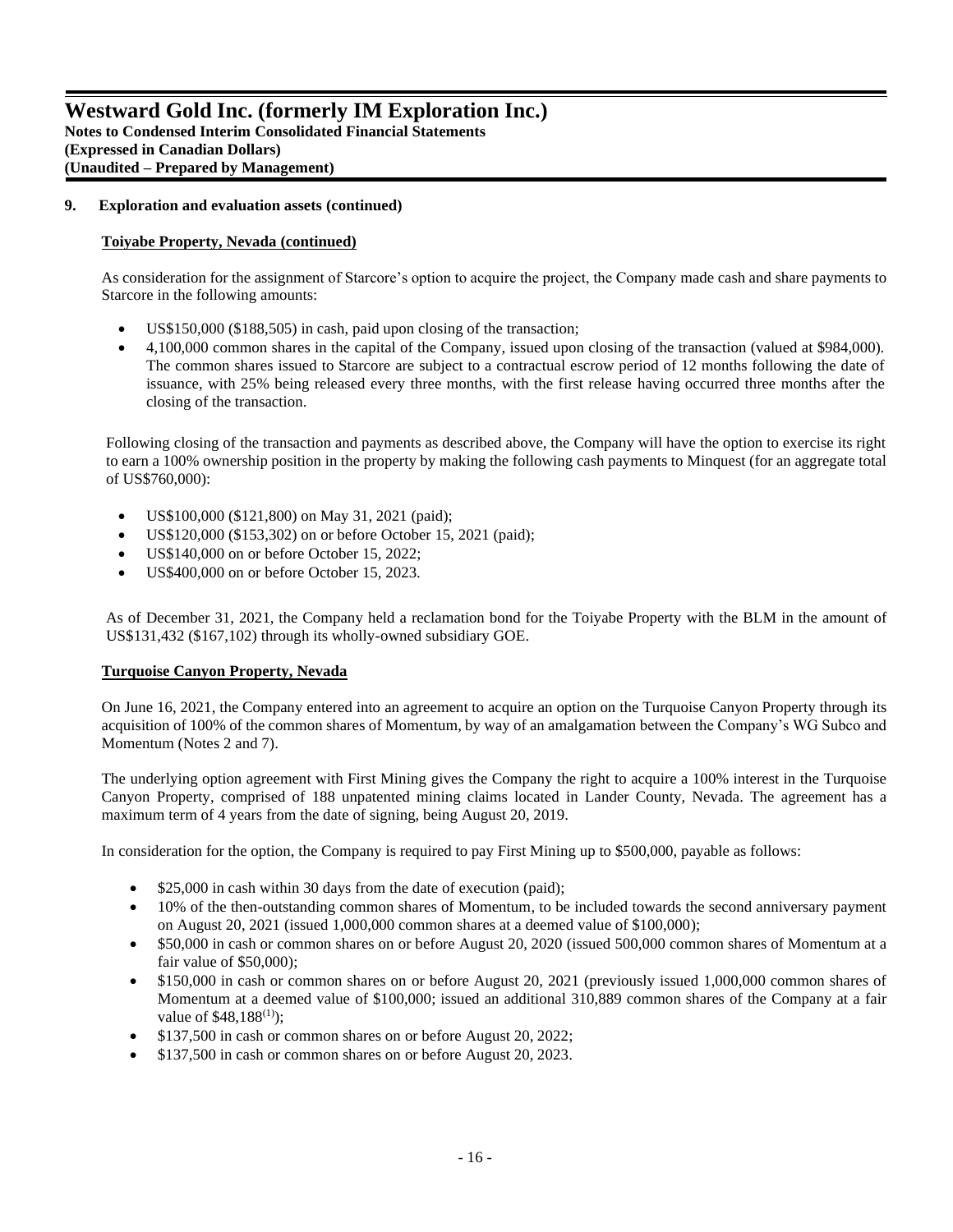# **Westward Gold Inc. (formerly IM Exploration Inc.) Notes to Condensed Interim Consolidated Financial Statements (Expressed in Canadian Dollars)**

**(Unaudited – Prepared by Management)**

# **9. Exploration and evaluation assets (continued)**

# **Turquoise Canyon Property, Nevada (continued)**

(1) Share-based payments pursuant to the option agreement are calculated based on a trailing 30-day volume-weighted average price of common shares traded on the CSE, hence there may be a discrepancy between deemed value paid to First Mining and fair value at the time of payment.

The Company is also required to pay all mining claim maintenance fees with respect to the Turquoise Canyon Property and incur \$750,000 in exploration expenditures as follows:

- \$50,000 by August 20, 2020 (incurred);
- An additional \$100,000 by August 20, 2021 (incurred); and
- An additional \$600,000 by August 20, 2023.

The property is subject to a 2.0% NSR, payable to First Mining. The Company may buy back half (1.0%) of the NSR for \$1,000,000 up until the first anniversary of the commencement of commercial production.

In addition to the 188 unpatented mining claims covered by the option agreement with First Mining, the Company also has a 100% ownership position in 9 unpatented mining claims adjacent to the Turquoise Canyon Property; those claims are herein referred to as the Momentum Claims. The Momentum Claims were staked by then-Momentum subsidiary TCC prior to Momentum's acquisition by the Company and are not subject to any future obligations related to the option agreement with First Mining. For reporting purposes, costs related to the Momentum Claims (capitalized or otherwise) are included in the Turquoise Canyon Property.

### **East Saddle Property, Nevada**

On December 21, 2021, the Company acquired the East Saddle Property through the staking of 101 unpatented mining claims registered with the BLM. The East Saddle Property lies immediately south of, and contiguous with, both the Toiyabe Property and the Turquoise Canyon Property. Of the 101 total claims, 83 fall within a defined area of interest as it relates to the Toiyabe Property (the **"Toiyabe AOI"**). Per the option agreement between Westward and Minquest, the claims within the Toiyabe AOI have been registered under Minquest ownership and are subject to the same terms and conditions as the Toiyabe Property. The 18 remaining claims are 100% owned by the Company and registered under its wholly-owned U.S. subsidiary TCC.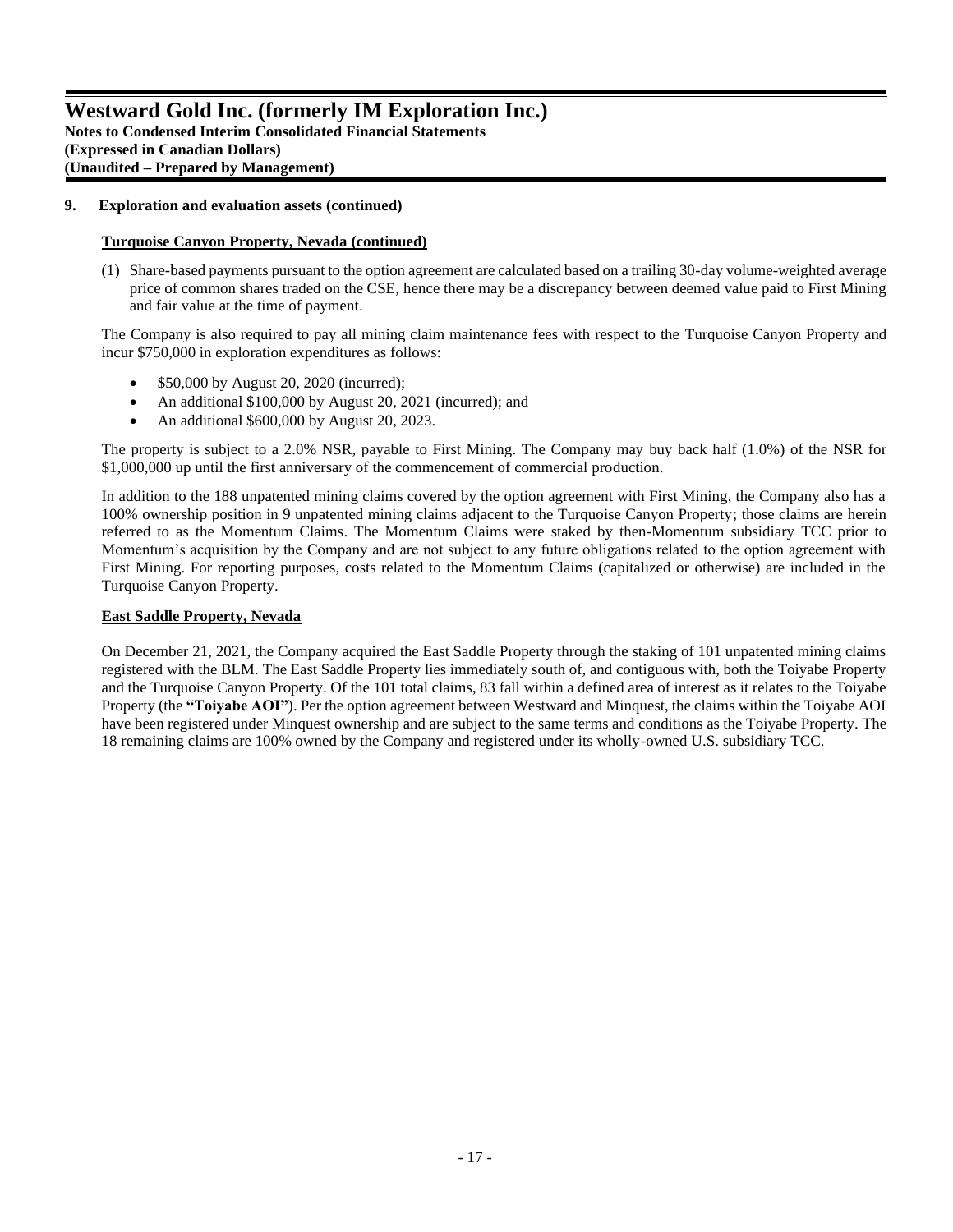# **Westward Gold Inc. (formerly IM Exploration Inc.) Notes to Condensed Interim Consolidated Financial Statements (Expressed in Canadian Dollars) (Unaudited – Prepared by Management)**

### **9. Exploration and evaluation assets (continued)**

The Company's exploration and evaluation assets consist of the following:

|                                  | <b>Turquoise</b>       |                        |                         | <b>East Saddle</b> |              |
|----------------------------------|------------------------|------------------------|-------------------------|--------------------|--------------|
|                                  | <b>Canyon Property</b> | <b>Mulloy Property</b> | <b>Toiyabe Property</b> | <b>Property</b>    | <b>Total</b> |
| <b>Acquisition costs</b>         |                        | \$                     |                         | \$                 |              |
| Balance, March 31, 2020          |                        | 45,000                 |                         |                    | 45,000       |
| Cash                             |                        |                        |                         |                    |              |
| Issuance of shares               |                        |                        |                         |                    |              |
| Balance, March 31, 2021          |                        | 45,000                 |                         |                    | 45,000       |
| Acquisition of Momentum          | 2,502,468              |                        |                         |                    | 2,502,468    |
| Cash                             |                        |                        | 463,607                 |                    | 463,607      |
| Issuance of shares               | 48,188                 |                        | 984,000                 |                    | 1,032,188    |
| Other                            | 49,602                 |                        | 37,082                  | 23,907             | 110,591      |
| Balance, December 31, 2021       | 2,600,258              | 45,000                 | 1,484,689               | 23,907             | 4,153,854    |
|                                  |                        |                        |                         |                    |              |
| <b>Exploration costs</b>         |                        |                        |                         |                    |              |
| Balance, March 31, 2020          |                        | 24,250                 |                         |                    | 24,250       |
| Geological consulting            |                        | 7,425                  |                         |                    | 7,425        |
| <b>Staking</b>                   |                        | 4,602                  |                         |                    | 4,602        |
| Balance, March 31, 2021          |                        | 36,277                 |                         |                    | 36,277       |
| Acquisition of Momentum          | 162,824                |                        |                         |                    | 162,824      |
| Admin                            |                        |                        |                         | 11,292             | 11,292       |
| Assays                           |                        |                        | 126,876                 |                    | 126,876      |
| Geological consulting            | 231,204                |                        | 86,898                  |                    | 318,102      |
| Field expenses                   |                        |                        | 72,438                  |                    | 72,438       |
| <b>Staking</b>                   |                        |                        |                         | 12,929             | 12,929       |
| Meals and lodging                |                        |                        | 4,941                   |                    | 4,941        |
| Balance, December 31, 2021       | 394,028                | 36,277                 | 291,153                 | 24,221             | 745,679      |
| Total balance, March 31, 2021    |                        | 81,277                 |                         |                    | 81,277       |
| Total balance, December 31, 2021 | 2,994,286              | 81,277                 | 1,775,842               | 48,128             | 4,899,533    |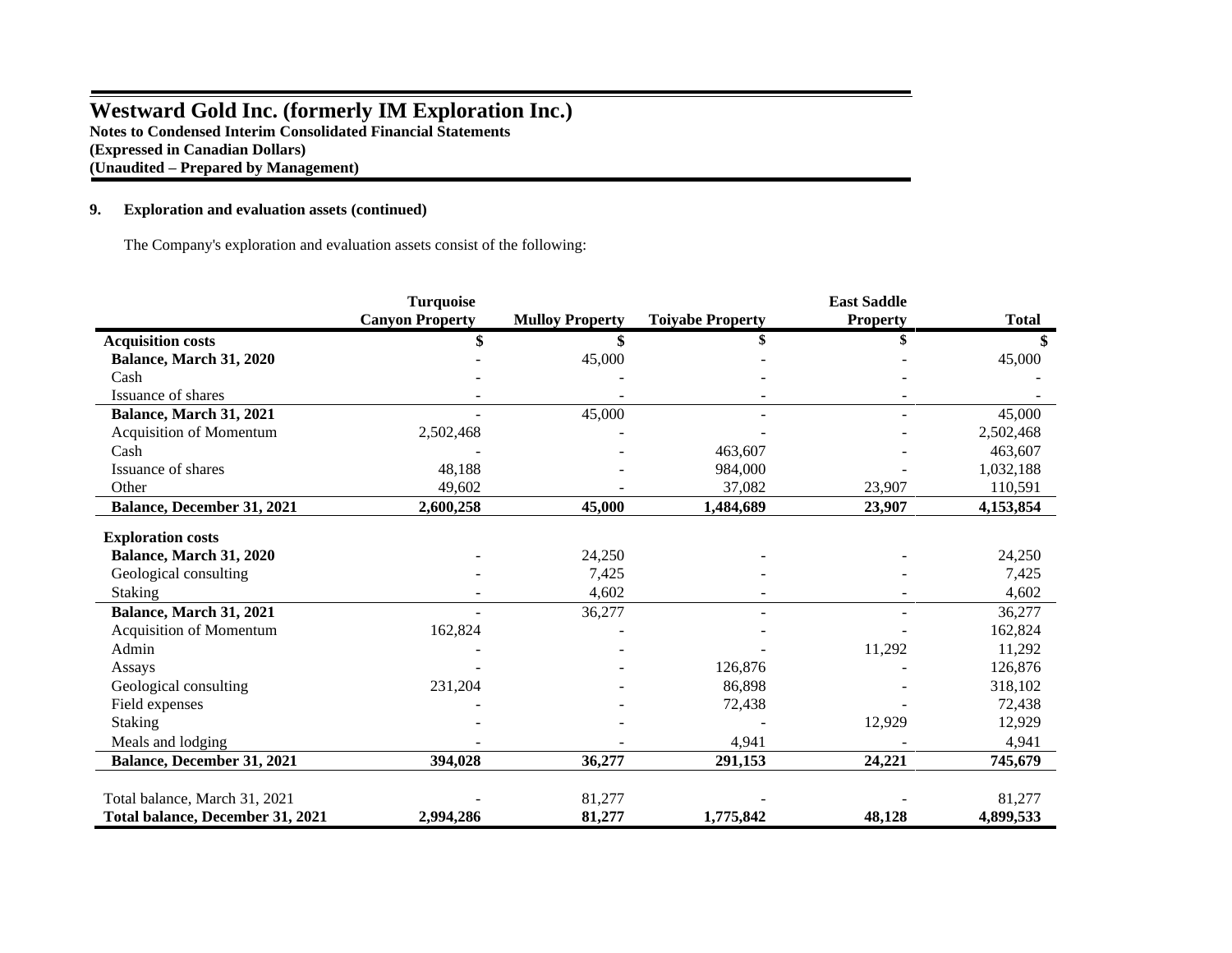**Notes to Condensed Interim Consolidated Financial Statements (Expressed in Canadian Dollars) (Unaudited – Prepared by Management)**

# **10. Accounts payable and accrued liabilities**

|                                                | December 31, | March 31, |
|------------------------------------------------|--------------|-----------|
|                                                | 2021         | 2021      |
| Accounts payable                               | 69,082       | 6.454     |
| <b>Accrued liabilities</b>                     | 11.250       | 22,570    |
| Total accounts payable and accrued liabilities | 80,332       | 29,024    |

# **11. Share capital**

# a) Authorized share capital

Authorized share capital consists of an unlimited number of common shares without par value.

# b) Issuance

*For the nine months ended December 31, 2021* 

- (i) On April 21, 2021, the Company issued 4,100,000 common shares valued at \$984,000 to Starcore, as per the terms of the Assignment Agreement related to the option to acquire a 100% ownership interest in the Toiyabe Property from Minquest.
- (ii) On May 12, 2021, certain warrant holders exercised 347,000 warrants, each entitling the holder to receive one common share of the Company, at an exercise price of \$0.10, representing proceeds of \$34,700, and accordingly, the Company reallocated \$18,218 of reserves to share capital.
- (iii) On July 5, 2021, the Company issued 19,817,400 common shares valued at \$4,062,567 pursuant to the acquisition of Momentum (Note 7).
- (iv) On August 20, 2021, the Company issued 310,889 common shares valued at \$48,188 to complete the  $2<sup>nd</sup>$  anniversary payment for Turquoise Canyon Property (Note 9).

*For the year ended March 31, 2021* 

- (i) On August 24, 2020, the Company completed a non-brokered private placement with the issuance of 6,200,000 common shares, at a price of \$0.05 per common share, for gross proceeds of \$310,000. In connection with the private placement, the Company paid legal fees totaling \$6,032.
- (ii) On March 16, 2021, certain warrant holders exercised 13,000 warrants, each entitling the holder to receive one common share of the Company, at an exercise price of \$0.10, representing proceeds of \$1,300.
- (iii) On March 26, 2021, the Company completed a non-brokered private placement by issuing 5,158,333 units at a price of \$0.15 per unit, for gross proceeds of \$773,750.

Each unit comprised of one common share and one common share purchase warrant, with each warrant entitling the holder to purchase one additional Common Share for 36 months from the closing date of the private placement, at an exercise price of \$0.25 per common share. The Company can accelerate the expiry of the warrants if the closing price of the common share on the CSE exceeds \$0.50 for 10 consecutive trading days at any time following the date of issuance. The warrants will expire on the date which is 30 business days following the date a press release is issued by the Company announcing the accelerated warrant term. No value has been allocated to the warrants issued.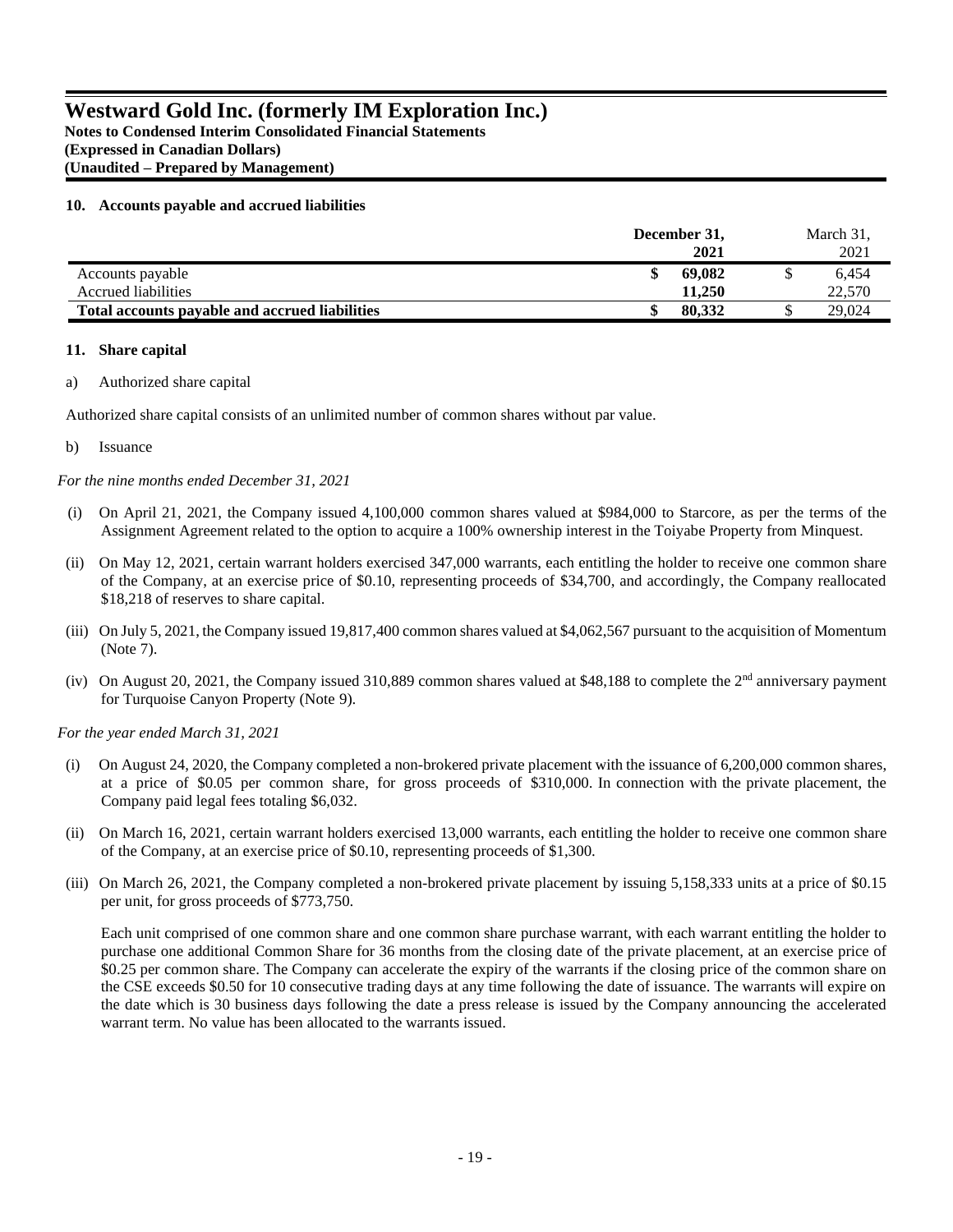**(Unaudited – Prepared by Management)**

#### **11. Share capital (continued)**

c) Share purchase warrants

The changes in warrants outstanding are as follows:

|                                       | Number of | <b>Weighted average</b> |  |  |
|---------------------------------------|-----------|-------------------------|--|--|
|                                       | warrants  | exercise price          |  |  |
| Balance, March 31, 2020               | 400,000   | 0.10<br>S               |  |  |
| Issued pursuant to private placements | 5,158,333 | 0.25                    |  |  |
| Exercised                             | (13,000)  | 0.10                    |  |  |
| <b>Balance, March 31, 2021</b>        | 5,545,333 | 0.24                    |  |  |
| Exercised                             | (347,000) | 0.10                    |  |  |
| Expired                               | (40,000)  | 0.10                    |  |  |
| <b>Balance, December 31, 2021</b>     | 5,158,333 | 0.25                    |  |  |

Details of warrants outstanding as at December 31, 2021 are as follows:

| <b>Number of warrants</b><br>outstanding | <b>Expiry date</b> | <b>Exercise price</b> | <b>Remaining</b><br>contractual life |  |
|------------------------------------------|--------------------|-----------------------|--------------------------------------|--|
| 5.158.333                                | March 26, 2024     | \$0.25                | 2.49 years                           |  |

# d) Stock options

The Company has adopted an incentive stock option plan, which provides that the Board of Directors of the Company may from time to time, in its discretion, and in accordance with CSE requirements, grant to directors, officers, employees and technical consultants to the Company, non-transferable stock options to purchase Common Shares, provided that the number of Common Shares reserved for issuance will not exceed 10% of the Company's issued and outstanding Common Shares. Options may be exercised no later than 30 days following cessation of the optionee's position with the Company, unless the Company determines otherwise. For all options already outstanding as at December 31, 2021, this post-cessation exercise period duration was set at 90 days.

The changes in options are as follows:

|                                               | Number of<br>options | Weighted average<br>exercise price |
|-----------------------------------------------|----------------------|------------------------------------|
| Options outstanding, March 31, 2020 and 2021  | 850,000              | 0.10                               |
| Granted                                       | 3.390,000            | 0.22                               |
| <b>Options outstanding, December 31, 2021</b> | 4,240,000            | 0.19                               |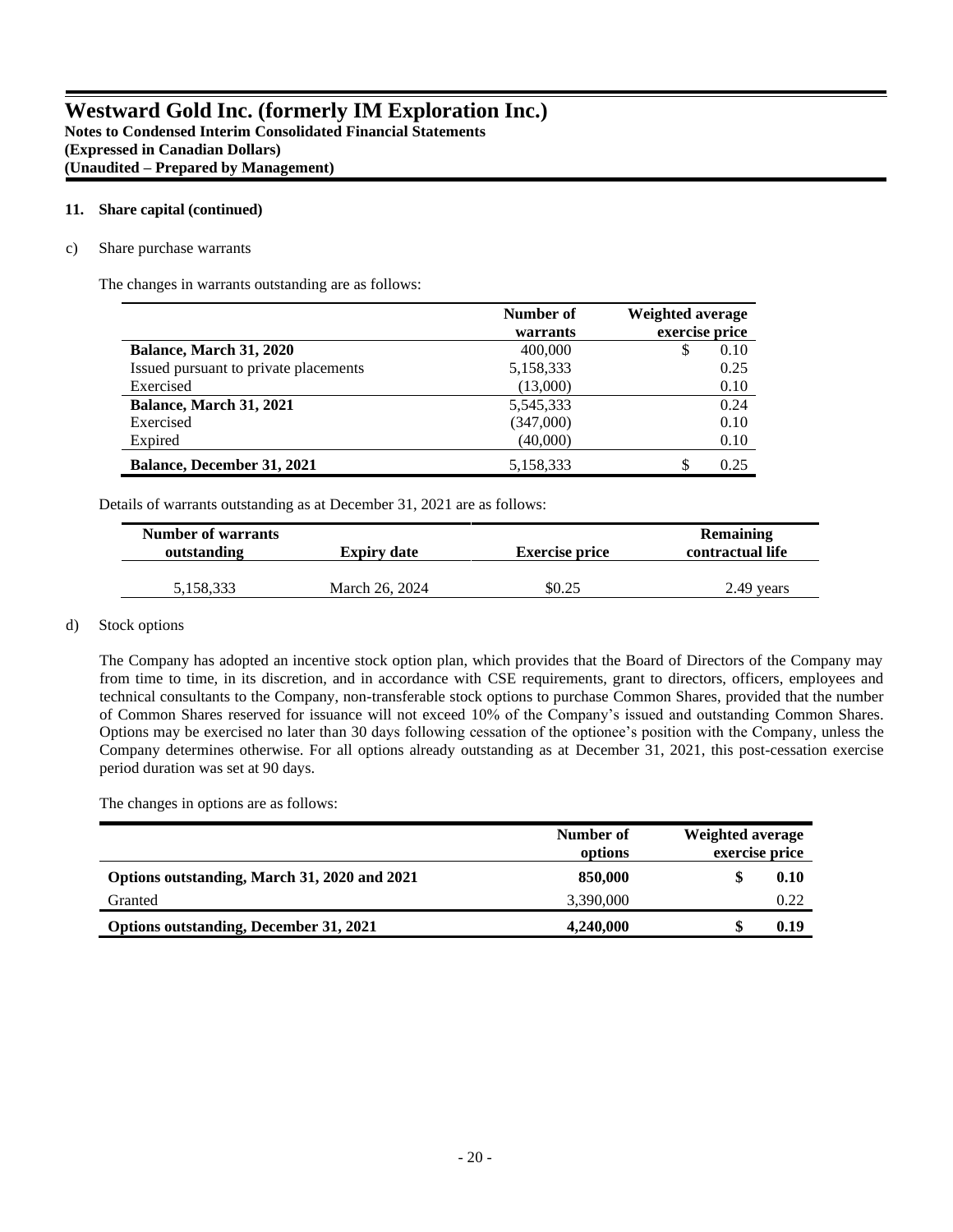### **11. Share capital (continued)**

#### d) Stock options (continued)

Details of options outstanding as at December 31, 2021 are as follows:

|                       | Number of<br>options |                    | <b>Number of options</b> | <b>Remaining</b> |
|-----------------------|----------------------|--------------------|--------------------------|------------------|
| <b>Exercise price</b> | outstanding          | <b>Expiry date</b> | exercisable              | contractual life |
| \$0.10                | 700,000              | May 29, 2024       | 700,000                  | 2.41 years       |
| \$0.10                | 100,000              | July 2, 2024       | 100,000                  | 2.50 years       |
| \$0.09                | 50,000               | October 1, 2024    | 50,000                   | 2.75 years       |
| \$0.18                | 1,100,000            | April 9, 2026      | 550,000                  | 4.27 years       |
| \$0.167               | 240,000              | April 14, 2026     | 120,000                  | 4.29 years       |
| \$0.30                | 200,000              | June 2, 2026       | 200,000                  | 4.42 years       |
| \$0.24                | 1,400,000            | July 5, 2026       | 1,400,000                | 4.51 years       |
| \$0.24                | 200,000              | July 22, 2026      | 200,000                  | 4.56 years       |
| \$0.24                | 200,000              | August 16, 2026    | 200,000                  | 4.63 years       |
| \$0.24                | 50,000               | September 23, 2026 | 50,000                   | 4.73 years       |
|                       | 4.240.000            |                    | 3,570,000                |                  |

#### *For the nine months ended December 31, 2021*

On April 9, 2021, the Company granted 1,100,000 stock options to the new Chief Executive Officer and directors of the Company in accordance with the Company's stock option plan. These stock options have a 5-year term and an exercise price of \$0.18 per common share, and vest on a quarterly basis over a period of one year. The fair value of the stock options granted was estimated to be \$0.166 per stock option using the Black-Scholes option pricing model with the following assumptions: risk-free interest rate – 0.95%, volatility – 156.64%, dividend yield – 0%, expected life – 5 years. During the period ended December 31, 2021, \$169,015 was expensed to share-based payments in relation to this grant.

On June 2, 2021, the Company granted 200,000 stock options to a consultant in accordance with the Company's stock option plan. These stock options have a 5-year term and an exercise price of \$0.30 per common share, and vest immediately. The fair value of the stock options granted was estimated to be \$0.277 per stock option using the Black-Scholes option pricing model with the following assumptions: Risk-free interest rate  $-0.90\%$ , volatility  $-157.08\%$ , dividend yield  $-0\%$ , expected life  $-5$ years. During the period ended December 31, 2021, \$55,400 was expensed to share-based payments in relation to this grant.

On July 5, 2021, the Company granted 1,400,000 stock options to consultants, a director, and the President of the Company in accordance with the Company's stock option plan. These stock options have a 5-year term and an exercise price of \$0.240 per common share, and vest immediately. The fair value of the stock options granted was estimated to be \$0.187 per stock option using the Black-Scholes option pricing model with the following assumptions: Risk-free interest rate  $-0.99\%$ , volatility  $-$ 155.21%, dividend yield – 0%, expected life – 5 years. During the period ended December 31, 2021, \$262,000 was expensed to share-based payments in relation to this grant.

On July 5, 2021, the Company granted 240,000 stock options to a consultant in accordance with the Company's stock option plan. These stock options have a 4.78-year term and an exercise price of \$0.167 per common share, and vest over a 9-month period in four equal installments. The fair value of the stock options granted was estimated to be \$0.189 per stock option using the Black-Scholes option pricing model with the following assumptions: Risk-free interest rate  $-0.99\%$ , volatility  $-155.21\%$ , dividend yield  $-0\%$ , expected life  $-4.78$  years. During the period ended December 31, 2021, \$41,138 was expensed to sharebased payments in relation to this grant.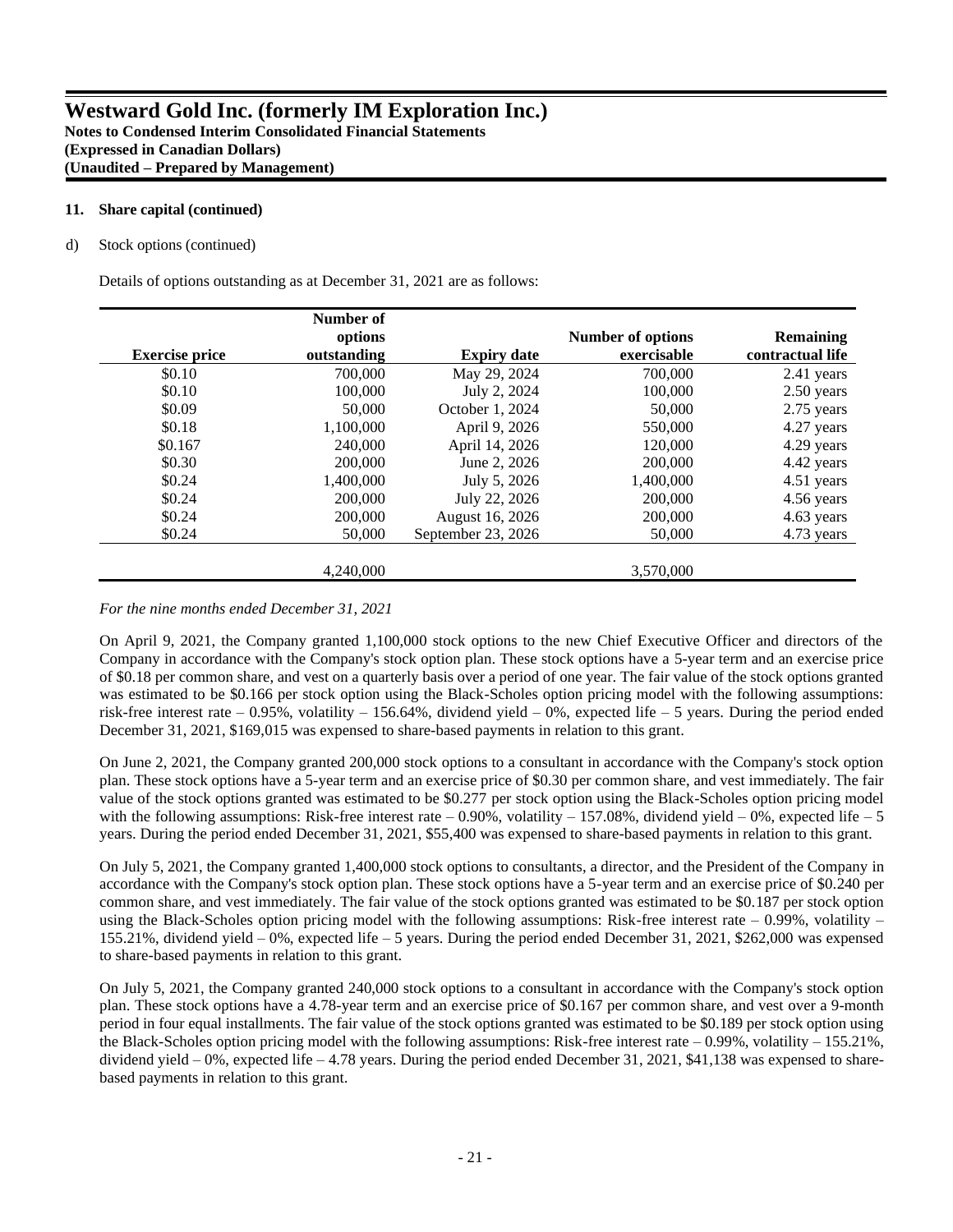#### **11. Share capital (continued)**

#### d) Stock options (continued)

On July 22, 2021, the Company granted 200,000 stock options to a consultant in accordance with the Company's stock option plan. These stock options have a 5-year term and an exercise price of \$0.24 per common share, and vest immediately. The fair value of the stock options granted was estimated to be \$0.159 per stock option using the Black-Scholes option pricing model with the following assumptions: Risk-free interest rate  $-0.78\%$ , volatility  $-154.80\%$ , dividend yield  $-0\%$ , expected life  $-5$ years. During the period ended December 31, 2021, \$31,700 was expensed to share-based payments in relation to this grant.

On August 16, 2021, the Company granted 200,000 stock options to a director in accordance with the Company's stock option plan. These stock options have a 5-year term and an exercise price of \$0.24 per common share, and vest immediately. The fair value of the stock options granted was estimated to be \$0.124 per stock option using the Black-Scholes option pricing model with the following assumptions: Risk-free interest rate  $-0.81\%$ , volatility  $-152.68\%$ , dividend yield  $-0\%$ , expected life  $-5$ years. During the period ended December 31, 2021, \$24,900 was expensed to share-based payments in relation to this grant.

On September 21, 2021, the Company granted 50,000 stock options to a consultant in accordance with the Company's stock option plan. These stock options have a 5-year term and an exercise price of \$0.24 per common share, and vest immediately. The fair value of the stock options granted was estimated to be \$0.100 per stock option using the Black-Scholes option pricing model with the following assumptions: Risk-free interest rate  $-0.85%$ , volatility  $-150.86%$ , dividend yield  $-0%$ , expected life – 5 years. During the period ended December 31, 2021, \$5,000 was expensed to share-based payments in relation to this grant.

During the period ended December 31, 2021, the Company recognized a total share-based payments of \$589,153 (2020 - \$Nil).

#### **12. Related party transactions**

Related parties include the Board of Directors, officers, close family members and enterprises that are controlled by these individuals as well as certain persons performing similar functions.

The Company defines its key management as the Board of Directors, Chief Executive Officer, Chief Financial Officer, President, and Vice-President Exploration. Remuneration of directors and key management personnel of the Company was as follows:

|                                                    | Nine months ended<br>December 31, |      |       |
|----------------------------------------------------|-----------------------------------|------|-------|
|                                                    | 2021                              | 2020 |       |
| Management services                                | \$<br>236,701                     | \$   | 6,094 |
| Consulting services                                | 4,000                             |      |       |
| Share-based compensation to directors and officers | 268,772                           |      |       |
| Travel                                             | 2,134                             |      |       |
|                                                    | 511,607                           |      | 6.094 |

i) Paid or accrued \$40,112 (2020 - \$Nil) for management services provided by a company related to the CEO of the Company.

ii) Paid or accrued \$30,000 (2020 - \$Nil) for management services provided by a company related to the CFO of the Company.

iii) Paid or accrued \$8,190 (2020 - \$6,094) for management services provided by the former CFO of the Company.

iv) Paid or accrued \$4,000 (2020 - \$Nil) for consulting services provided by the former CEO of the Company.